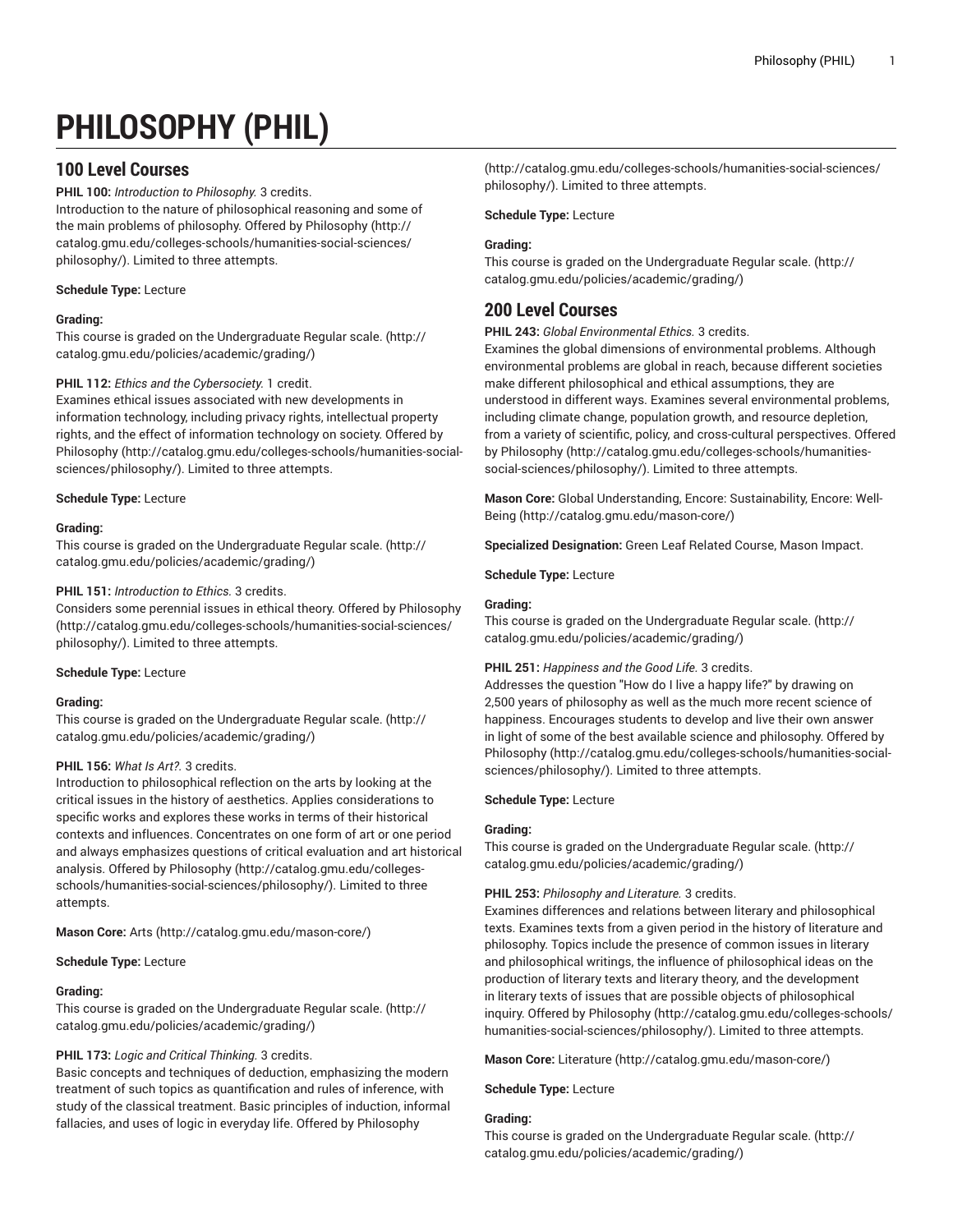# **PHIL 271:** *How Science Works.* 3 credits.

Introduction to the philosophy of science that examines a range of questions about what science is, how it works, and how it manages to be as successful as it is. Explores the goals, methods, principles and practices that characterize scientific enquiry. Surveys major milestones in the philosophy of science, and addresses such questions as: How are scientific claims justified? What constitutes a good explanation? How do we know if our scientific theories are true? How does scientific understanding change over time? What roles do social, political, and cultural factors play in the generation of scientific knowledge? Offered by [Philosophy](http://catalog.gmu.edu/colleges-schools/humanities-social-sciences/philosophy/) ([http://catalog.gmu.edu/colleges-schools/humanities-social](http://catalog.gmu.edu/colleges-schools/humanities-social-sciences/philosophy/)[sciences/philosophy/\)](http://catalog.gmu.edu/colleges-schools/humanities-social-sciences/philosophy/). Limited to three attempts.

**Mason Core:** Natural Science [Overview](http://catalog.gmu.edu/mason-core/) ([http://catalog.gmu.edu/mason](http://catalog.gmu.edu/mason-core/)[core/\)](http://catalog.gmu.edu/mason-core/)

#### **Schedule Type:** Lecture

# **Grading:**

This course is graded on the [Undergraduate](http://catalog.gmu.edu/policies/academic/grading/) Regular scale. ([http://](http://catalog.gmu.edu/policies/academic/grading/) [catalog.gmu.edu/policies/academic/grading/\)](http://catalog.gmu.edu/policies/academic/grading/)

# **300 Level Courses**

**PHIL 301:** *History of Western Philosophy: Ancient.* 3 credits. Classical Greek philosophy, including pre-Socratics, Socrates, Plato, and Aristotle. Offered by [Philosophy](http://catalog.gmu.edu/colleges-schools/humanities-social-sciences/philosophy/) ([http://catalog.gmu.edu/colleges](http://catalog.gmu.edu/colleges-schools/humanities-social-sciences/philosophy/)[schools/humanities-social-sciences/philosophy/](http://catalog.gmu.edu/colleges-schools/humanities-social-sciences/philosophy/)). Limited to three attempts.

## **Schedule Type:** Lecture

## **Grading:**

This course is graded on the [Undergraduate](http://catalog.gmu.edu/policies/academic/grading/) Regular scale. ([http://](http://catalog.gmu.edu/policies/academic/grading/) [catalog.gmu.edu/policies/academic/grading/\)](http://catalog.gmu.edu/policies/academic/grading/)

## **PHIL 303:** *History of Western Philosophy: Modern.* 3 credits.

Figures and problems of modern philosophy. Study of philosophers such as Descartes, Locke, Berkeley, Hume, Kant, and Hegel. Offered by [Philosophy](http://catalog.gmu.edu/colleges-schools/humanities-social-sciences/philosophy/) ([http://catalog.gmu.edu/colleges-schools/humanities-social](http://catalog.gmu.edu/colleges-schools/humanities-social-sciences/philosophy/)[sciences/philosophy/\)](http://catalog.gmu.edu/colleges-schools/humanities-social-sciences/philosophy/). Limited to three attempts.

## **Schedule Type:** Lecture

## **Grading:**

This course is graded on the [Undergraduate](http://catalog.gmu.edu/policies/academic/grading/) Regular scale. ([http://](http://catalog.gmu.edu/policies/academic/grading/) [catalog.gmu.edu/policies/academic/grading/\)](http://catalog.gmu.edu/policies/academic/grading/)

## **PHIL 305:** *Business Ethics.* 3 credits.

Examines some moral problems that arise with regard to the responsibilities of various segments of the business community, including employers, management, stockholders; to one another; to the consumer; and to society at large. Offered by [Philosophy](http://catalog.gmu.edu/colleges-schools/humanities-social-sciences/philosophy/) [\(http://](http://catalog.gmu.edu/colleges-schools/humanities-social-sciences/philosophy/) [catalog.gmu.edu/colleges-schools/humanities-social-sciences/](http://catalog.gmu.edu/colleges-schools/humanities-social-sciences/philosophy/) [philosophy/\)](http://catalog.gmu.edu/colleges-schools/humanities-social-sciences/philosophy/). Limited to three attempts.

## **Schedule Type:** Lecture

## **Grading:**

This course is graded on the [Undergraduate](http://catalog.gmu.edu/policies/academic/grading/) Regular scale. ([http://](http://catalog.gmu.edu/policies/academic/grading/) [catalog.gmu.edu/policies/academic/grading/\)](http://catalog.gmu.edu/policies/academic/grading/)

# **PHIL 306:** *Philosophy Internship.* 3-6 credits.

Gives students the opportunity to apply philosophical skills in realworld settings. Internships arranged and supervised by faculty in the Department of Philosophy. Offered by [Philosophy](http://catalog.gmu.edu/colleges-schools/humanities-social-sciences/philosophy/) [\(http://](http://catalog.gmu.edu/colleges-schools/humanities-social-sciences/philosophy/)

[catalog.gmu.edu/colleges-schools/humanities-social-sciences/](http://catalog.gmu.edu/colleges-schools/humanities-social-sciences/philosophy/) [philosophy/](http://catalog.gmu.edu/colleges-schools/humanities-social-sciences/philosophy/)). May be repeated within the degree for a maximum 6 credits.

# **Schedule Type:** Internship

# **Grading:**

This course is graded on the [Undergraduate](http://catalog.gmu.edu/policies/academic/grading/) Regular scale. ([http://](http://catalog.gmu.edu/policies/academic/grading/) [catalog.gmu.edu/policies/academic/grading/](http://catalog.gmu.edu/policies/academic/grading/))

# **PHIL 309:** *Bioethics.* 3 credits.

Examines some major moral issues involved in practice and research in medicine and health care. Topics to be chosen from medical experimentation, definition of death, physician-assisted dying, genetics and human reproduction, distribution of scarce resources, fertility, and organ transplants. Offered by [Philosophy](http://catalog.gmu.edu/colleges-schools/humanities-social-sciences/philosophy/) ([http://catalog.gmu.edu/](http://catalog.gmu.edu/colleges-schools/humanities-social-sciences/philosophy/) [colleges-schools/humanities-social-sciences/philosophy/\)](http://catalog.gmu.edu/colleges-schools/humanities-social-sciences/philosophy/). Limited to three attempts.

**Mason Core:** [Synthesis](http://catalog.gmu.edu/mason-core/) ([http://catalog.gmu.edu/mason-core/\)](http://catalog.gmu.edu/mason-core/)

## **Schedule Type:** Lecture

# **Grading:**

This course is graded on the [Undergraduate](http://catalog.gmu.edu/policies/academic/grading/) Regular scale. ([http://](http://catalog.gmu.edu/policies/academic/grading/) [catalog.gmu.edu/policies/academic/grading/](http://catalog.gmu.edu/policies/academic/grading/))

# **PHIL 311:** *Philosophy of Law.* 3 credits.

Investigation of theories of natural law, legal positivism, and legal realism as they pertain to some of the central philosophical questions about law. Offered by [Philosophy \(http://catalog.gmu.edu/colleges-schools/](http://catalog.gmu.edu/colleges-schools/humanities-social-sciences/philosophy/) [humanities-social-sciences/philosophy/](http://catalog.gmu.edu/colleges-schools/humanities-social-sciences/philosophy/)). Limited to three attempts.

**Recommended Prerequisite:** 3 hours of PHIL or permission of instructor.

## **Schedule Type:** Lecture

## **Grading:**

This course is graded on the [Undergraduate](http://catalog.gmu.edu/policies/academic/grading/) Regular scale. ([http://](http://catalog.gmu.edu/policies/academic/grading/) [catalog.gmu.edu/policies/academic/grading/](http://catalog.gmu.edu/policies/academic/grading/))

## **PHIL 323:** *Classical Western Political Theory.* 3 credits.

Exploration through lecture and discussion of developments in the Western tradition of political thought from the time of the Greek citystate to late medieval Christendom, focusing on such topics as the nature and purpose of politics, the relationship between the individual and the state, the political significance of religion and tradition, and the concept of natural law. Offered by [Philosophy](http://catalog.gmu.edu/colleges-schools/humanities-social-sciences/philosophy/) ([http://catalog.gmu.edu/](http://catalog.gmu.edu/colleges-schools/humanities-social-sciences/philosophy/) [colleges-schools/humanities-social-sciences/philosophy/\)](http://catalog.gmu.edu/colleges-schools/humanities-social-sciences/philosophy/). Limited to three attempts. Equivalent to GOVT 323.

**Recommended Prerequisite:** GOVT 101 or three credits of Philosophy.

## **Schedule Type:** Lecture

## **Grading:**

This course is graded on the [Undergraduate](http://catalog.gmu.edu/policies/academic/grading/) Regular scale. ([http://](http://catalog.gmu.edu/policies/academic/grading/) [catalog.gmu.edu/policies/academic/grading/](http://catalog.gmu.edu/policies/academic/grading/))

# **PHIL 324:** *Modern Western Political Theory.* 3 credits.

Exploration through lecture and discussion of developments in the Western tradition of political thought from the Renaissance to the middle of the 19th century, focusing on such topics as the rise of individualism in political theory, early developments in social contact theory, theories of radical popular sovereignty, and early criticisms of liberal theory. Offered by [Philosophy](http://catalog.gmu.edu/colleges-schools/humanities-social-sciences/philosophy/) ([http://catalog.gmu.edu/colleges-schools/humanities-](http://catalog.gmu.edu/colleges-schools/humanities-social-sciences/philosophy/)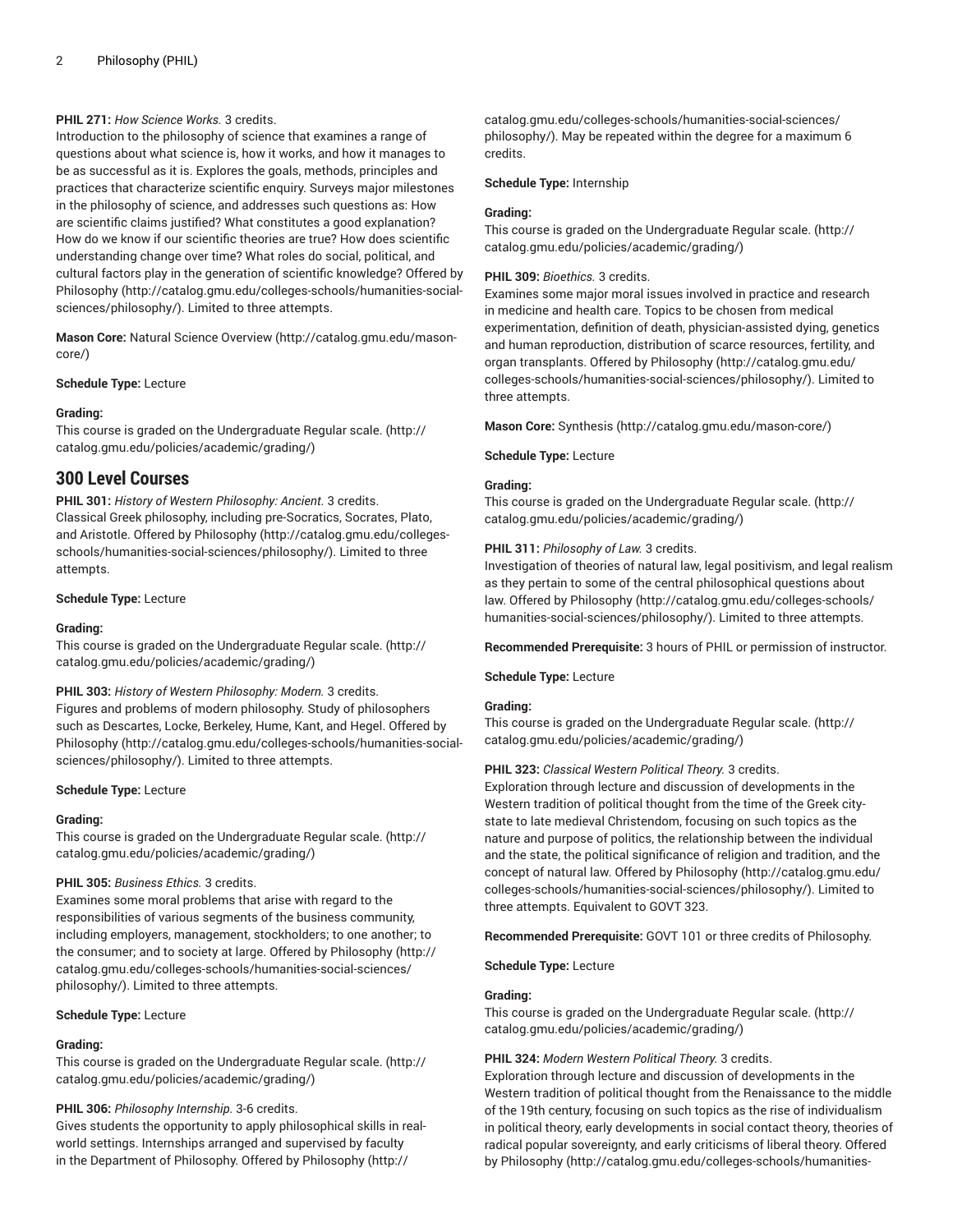[social-sciences/philosophy/](http://catalog.gmu.edu/colleges-schools/humanities-social-sciences/philosophy/)). Limited to three attempts. Equivalent to GOVT 324.

**Recommended Prerequisite:** GOVT 101 or three credits of philosophy.

# **Schedule Type:** Lecture

# **Grading:**

This course is graded on the [Undergraduate](http://catalog.gmu.edu/policies/academic/grading/) Regular scale. ([http://](http://catalog.gmu.edu/policies/academic/grading/) [catalog.gmu.edu/policies/academic/grading/\)](http://catalog.gmu.edu/policies/academic/grading/)

**PHIL 325:** *Karl Marx's Social and Political Thought.* 3 credits. Study and evaluation of Marx's social and political ideas based on writings selected from several phases of his career. Examination of relation of Marx's thought to post-Marxian socialist theory and practice. Offered by [Philosophy](http://catalog.gmu.edu/colleges-schools/humanities-social-sciences/philosophy/) ([http://catalog.gmu.edu/colleges-schools/](http://catalog.gmu.edu/colleges-schools/humanities-social-sciences/philosophy/) [humanities-social-sciences/philosophy/\)](http://catalog.gmu.edu/colleges-schools/humanities-social-sciences/philosophy/). Limited to three attempts.

**Recommended Prerequisite:** 3 credits of philosophy, or permission of instructor.

## **Schedule Type:** Lecture

# **Grading:**

This course is graded on the [Undergraduate](http://catalog.gmu.edu/policies/academic/grading/) Regular scale. ([http://](http://catalog.gmu.edu/policies/academic/grading/) [catalog.gmu.edu/policies/academic/grading/\)](http://catalog.gmu.edu/policies/academic/grading/)

# **PHIL 327:** *Contemporary Western Political Theory.* 3 credits.

Exploration through lecture and discussion of recent developments in the Western tradition of political thought from the middle of the 19th century to today. Different sections focus on one or another of the various political theories that have been influential during this period such as liberal, libertarian, conservative, communitarian, Marxist, feminist, and postmodern thought. Notes: May be repeated for credit when topic is different. Offered by [Philosophy \(http://catalog.gmu.edu/colleges](http://catalog.gmu.edu/colleges-schools/humanities-social-sciences/philosophy/)[schools/humanities-social-sciences/philosophy/](http://catalog.gmu.edu/colleges-schools/humanities-social-sciences/philosophy/)). May be repeated within the term for a maximum 12 credits. Equivalent to GOVT 327.

## **Specialized Designation:** Topic Varies

**Recommended Prerequisite:** GOVT 101 or three credits of philosophy.

**Schedule Type:** Lec/Sem #1, Lec/Sem #2, Lec/Sem #3, Lec/Sem #4, Lec/ Sem #5, Lec/Sem #6, Lec/Sem #7, Lec/Sem #8, Lec/Sem #9, Lecture, Sem/Lec #10, Sem/Lec #11, Sem/Lec #12, Sem/Lec #13, Sem/Lec #14, Sem/Lec #15, Sem/Lec #16, Sem/Lec #17, Sem/Lec #18

## **Grading:**

This course is graded on the [Undergraduate](http://catalog.gmu.edu/policies/academic/grading/) Regular scale. ([http://](http://catalog.gmu.edu/policies/academic/grading/) [catalog.gmu.edu/policies/academic/grading/\)](http://catalog.gmu.edu/policies/academic/grading/)

# **PHIL 329:** *Philosophy after Auschwitz.* 3 credits.

Examines the philosophical questions that arise in the wake of the Nazi concentration camps concerning genocide, political modernity, and conceptions of the human. Investigates how the logic of the camp made possible systematic genocidal violence against the Jews and other groups, and the ways in which that logic manifests in other forms and on other bodies before and after Auschwitz. Draws on writers and philosophers such as Primo Levi, Giorgio Agamben, Hannah Arendt, Maurice Blanchot, and/or Adriana Cavarero to analyze the ethical and political questions posed by the camps, and uses literature, film and art to engage with the complexities of bearing witness to horror and the unrepresentable. Offered by [Philosophy](http://catalog.gmu.edu/colleges-schools/humanities-social-sciences/philosophy/) ([http://catalog.gmu.edu/](http://catalog.gmu.edu/colleges-schools/humanities-social-sciences/philosophy/) [colleges-schools/humanities-social-sciences/philosophy/\)](http://catalog.gmu.edu/colleges-schools/humanities-social-sciences/philosophy/). Limited to three attempts.

**Specialized Designation:** Mason Impact., Topic Varies

**Recommended Prerequisite:** 3 hours of PHIL or Permission of Instructor.

**Schedule Type:** Lecture

# **Grading:**

This course is graded on the [Undergraduate](http://catalog.gmu.edu/policies/academic/grading/) Regular scale. ([http://](http://catalog.gmu.edu/policies/academic/grading/) [catalog.gmu.edu/policies/academic/grading/](http://catalog.gmu.edu/policies/academic/grading/))

# **PHIL 332:** *Issues in Analytic Philosophy.* 3 credits.

Explores figures, movements, and topics in analytic philosophy from its early days to the present. Examines attempts of philosophers working in the tradition of formal logic and empiricism to solve philosophical problems by an analysis of language. Possible figures and movements covered will include Frege, Russell, Moore, Carnap, Wittgenstein, Anscombe, Quine, Lewis, Kripke, logical positivism, and ordinary language philosophy. Possible topics include recent metaphysics and philosophy of language. Offered by [Philosophy](http://catalog.gmu.edu/colleges-schools/humanities-social-sciences/philosophy/) ([http://catalog.gmu.edu/colleges](http://catalog.gmu.edu/colleges-schools/humanities-social-sciences/philosophy/)[schools/humanities-social-sciences/philosophy/\)](http://catalog.gmu.edu/colleges-schools/humanities-social-sciences/philosophy/). Limited to three attempts.

**Recommended Prerequisite:** 3 credits of logic and PHIL 303, or permission of instructor.

**Schedule Type:** Lecture

# **Grading:**

This course is graded on the [Undergraduate](http://catalog.gmu.edu/policies/academic/grading/) Regular scale. ([http://](http://catalog.gmu.edu/policies/academic/grading/) [catalog.gmu.edu/policies/academic/grading/](http://catalog.gmu.edu/policies/academic/grading/))

## **PHIL 333:** *American Philosophy: Pragmatism.* 3 credits.

Examines the philosophical movement of American Pragmatism, with emphasis on its origin in the late nineteenth century. Figures covered include Peirce, James, Dewey, and Mead. Offered by [Philosophy](http://catalog.gmu.edu/colleges-schools/humanities-social-sciences/philosophy/) [\(http://catalog.gmu.edu/colleges-schools/humanities-social-sciences/](http://catalog.gmu.edu/colleges-schools/humanities-social-sciences/philosophy/) [philosophy/](http://catalog.gmu.edu/colleges-schools/humanities-social-sciences/philosophy/)). Limited to three attempts.

**Recommended Prerequisite:** 3 credits of philosophy, or permission of the instructor.

## **Schedule Type:** Lecture

# **Grading:**

This course is graded on the [Undergraduate](http://catalog.gmu.edu/policies/academic/grading/) Regular scale. ([http://](http://catalog.gmu.edu/policies/academic/grading/) [catalog.gmu.edu/policies/academic/grading/](http://catalog.gmu.edu/policies/academic/grading/))

## **PHIL 335:** *Nineteenth-Century Philosophy.* 3 credits.

Development of German Romanticism and Idealism during a brilliant period in the history of the West rivaled only by ancient Greece. Kant, Fichte, Hegel, Kierkegaard, Schopenhauer, and Nietzsche mount a revolt against the rationalism and scientism of the modern world. Offered by [Philosophy](http://catalog.gmu.edu/colleges-schools/humanities-social-sciences/philosophy/) [\(http://catalog.gmu.edu/colleges-schools/humanities-social](http://catalog.gmu.edu/colleges-schools/humanities-social-sciences/philosophy/)[sciences/philosophy/](http://catalog.gmu.edu/colleges-schools/humanities-social-sciences/philosophy/)). Limited to three attempts.

**Recommended Prerequisite:** 3 hours of PHIL or Permission of Instructor.

## **Schedule Type:** Lecture

## **Grading:**

This course is graded on the [Undergraduate](http://catalog.gmu.edu/policies/academic/grading/) Regular scale. ([http://](http://catalog.gmu.edu/policies/academic/grading/) [catalog.gmu.edu/policies/academic/grading/](http://catalog.gmu.edu/policies/academic/grading/))

**PHIL 336:** *Twentieth-Century Continental Thought: Existentialism.* 3 credits. Examination of existential philosophy from its 19th-century origins to its 20th-century expressions. Philosophers studied include Kierkegaard,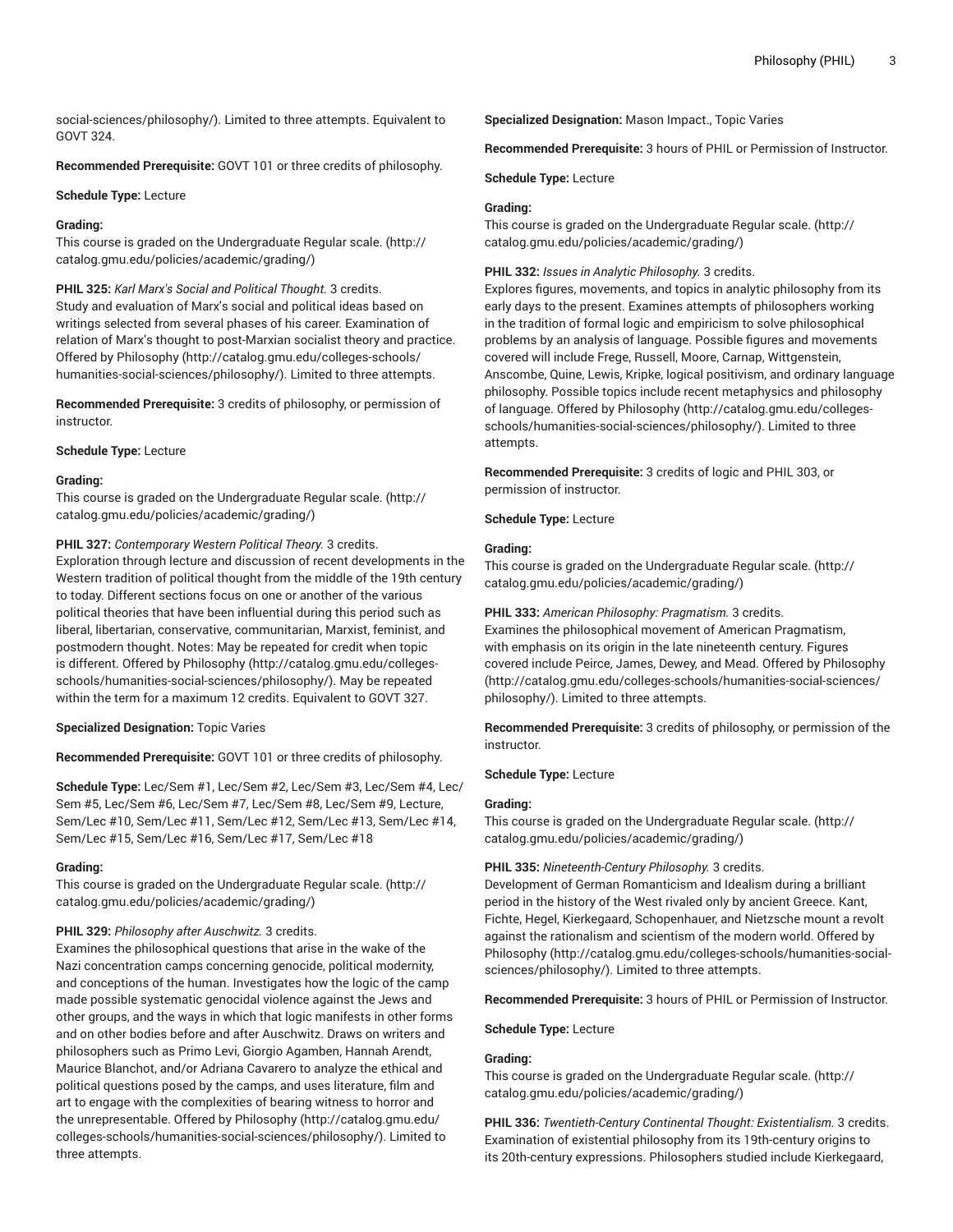Nietzsche, Sartre, De Beauvoir, and Buber. Offered by [Philosophy](http://catalog.gmu.edu/colleges-schools/humanities-social-sciences/philosophy/) ([http://catalog.gmu.edu/colleges-schools/humanities-social-sciences/](http://catalog.gmu.edu/colleges-schools/humanities-social-sciences/philosophy/) [philosophy/\)](http://catalog.gmu.edu/colleges-schools/humanities-social-sciences/philosophy/). Limited to three attempts.

**Recommended Prerequisite:** 3 hours of PHIL or permission of instructor.

#### **Schedule Type:** Lecture

#### **Grading:**

This course is graded on the [Undergraduate](http://catalog.gmu.edu/policies/academic/grading/) Regular scale. ([http://](http://catalog.gmu.edu/policies/academic/grading/) [catalog.gmu.edu/policies/academic/grading/\)](http://catalog.gmu.edu/policies/academic/grading/)

**PHIL 337:** *Twentieth-Century Continental Thought: Phenomenology.* 3 credits.

Examines the phenomenological way of doing philosophy, its findings in regard to the "life-world," questions of "first philosophy," and the subject matter of the social sciences, as well as critical difficulties in its development. Texts by Husserl, Heidegger, Merleau-Ponty, Sartre, Schutz, and Derrida. Offered by [Philosophy](http://catalog.gmu.edu/colleges-schools/humanities-social-sciences/philosophy/) ([http://catalog.gmu.edu/](http://catalog.gmu.edu/colleges-schools/humanities-social-sciences/philosophy/) [colleges-schools/humanities-social-sciences/philosophy/\)](http://catalog.gmu.edu/colleges-schools/humanities-social-sciences/philosophy/). Limited to three attempts.

**Recommended Prerequisite:** 3 credits of philosophy, or permission of instructor.

**Schedule Type:** Lecture

#### **Grading:**

This course is graded on the [Undergraduate](http://catalog.gmu.edu/policies/academic/grading/) Regular scale. ([http://](http://catalog.gmu.edu/policies/academic/grading/) [catalog.gmu.edu/policies/academic/grading/\)](http://catalog.gmu.edu/policies/academic/grading/)

# **PHIL 338:** *Philosophy, Race, and Gender.* 3 credits.

Examines how concepts of gender, sexual difference, and race structure key philosophical ideas and put such ideas into question. Analyzes the ways in which patriarchal, colonial and racialized structures intersect to produce concepts of the human, the subject, and the 'Other'. Explores alternative approaches to subjectivity, sexuality, the body, and knowledge drawn from feminist philosophy, queer theory, and philosophies of race and decoloniality. Offered by [Philosophy](http://catalog.gmu.edu/colleges-schools/humanities-social-sciences/philosophy/) [\(http://catalog.gmu.edu/](http://catalog.gmu.edu/colleges-schools/humanities-social-sciences/philosophy/) [colleges-schools/humanities-social-sciences/philosophy/\)](http://catalog.gmu.edu/colleges-schools/humanities-social-sciences/philosophy/). Limited to three attempts.

**Recommended Prerequisite:** 3 hours of PHIL or Permission of Instructor.

#### **Schedule Type:** Lecture

#### **Grading:**

This course is graded on the [Undergraduate](http://catalog.gmu.edu/policies/academic/grading/) Regular scale. ([http://](http://catalog.gmu.edu/policies/academic/grading/) [catalog.gmu.edu/policies/academic/grading/\)](http://catalog.gmu.edu/policies/academic/grading/)

#### **PHIL 339:** *Recent Continental Philosophy.* 3 credits.

Examines themes in continental philosophy from the late twentieth century to the present day. Particular themes will be explored through a variety of thinkers, such as Agamben, Cavarero, Deleuze, Derrida, Foucault, Irigaray, Kristeva, Lyotard, Nancy, Ranciere, or Stiegler, and approaches, such as postmodernist, poststructuralist, decolonial, or feminist. Possible themes will include temporality, alterity, language, history or technology. Offered by [Philosophy \(http://catalog.gmu.edu/](http://catalog.gmu.edu/colleges-schools/humanities-social-sciences/philosophy/) [colleges-schools/humanities-social-sciences/philosophy/\)](http://catalog.gmu.edu/colleges-schools/humanities-social-sciences/philosophy/). May be repeated within the degree for a maximum 9 credits.

#### **Specialized Designation:** Topic Varies

**Recommended Prerequisite:** 3 hours of PHIL or permission of instructor.

**Schedule Type:** Lecture

#### **Grading:**

This course is graded on the [Undergraduate](http://catalog.gmu.edu/policies/academic/grading/) Regular scale. ([http://](http://catalog.gmu.edu/policies/academic/grading/) [catalog.gmu.edu/policies/academic/grading/](http://catalog.gmu.edu/policies/academic/grading/))

#### **PHIL 340:** *Hermeneutic Philosophy.* 3 credits.

Study of the development of hermeneutic philosophy in works by Heidegger, Gadamer, and Ricoeur, as an effort toward coming to terms with the historicity of human experience. Implications for interpretive understanding of artworks, institutions, events, texts, and the human condition. Offered by [Philosophy](http://catalog.gmu.edu/colleges-schools/humanities-social-sciences/philosophy/) ([http://catalog.gmu.edu/colleges](http://catalog.gmu.edu/colleges-schools/humanities-social-sciences/philosophy/)[schools/humanities-social-sciences/philosophy/\)](http://catalog.gmu.edu/colleges-schools/humanities-social-sciences/philosophy/). Limited to three attempts.

**Recommended Prerequisite:** 3 hours of PHIL or Permission of Instructor.

**Schedule Type:** Lecture

#### **Grading:**

This course is graded on the [Undergraduate](http://catalog.gmu.edu/policies/academic/grading/) Regular scale. ([http://](http://catalog.gmu.edu/policies/academic/grading/) [catalog.gmu.edu/policies/academic/grading/](http://catalog.gmu.edu/policies/academic/grading/))

**PHIL 343:** *Topics in Environmental Philosophy.* 3 credits. An in-depth examination of selected environmental issues from a philosophical perspective. Such issues might include the value of nature, the moral status of animals, duties to protect wilderness areas, economics and environmental protection, environmental justice, and environmental aesthetics. Offered by [Philosophy \(http://](http://catalog.gmu.edu/colleges-schools/humanities-social-sciences/philosophy/) [catalog.gmu.edu/colleges-schools/humanities-social-sciences/](http://catalog.gmu.edu/colleges-schools/humanities-social-sciences/philosophy/) [philosophy/](http://catalog.gmu.edu/colleges-schools/humanities-social-sciences/philosophy/)). Limited to three attempts.

**Mason Core:** Encore: [Sustainability,](http://catalog.gmu.edu/mason-core/) Synthesis ([http://catalog.gmu.edu/](http://catalog.gmu.edu/mason-core/) [mason-core/](http://catalog.gmu.edu/mason-core/))

**Specialized Designation:** Green Leaf Related Course, Mason Impact., Topic Varies

#### **Schedule Type:** Seminar

#### **Grading:**

This course is graded on the [Undergraduate](http://catalog.gmu.edu/policies/academic/grading/) Regular scale. ([http://](http://catalog.gmu.edu/policies/academic/grading/) [catalog.gmu.edu/policies/academic/grading/](http://catalog.gmu.edu/policies/academic/grading/))

#### **PHIL 344:** *Ethical Issues in Global Health.* 3 credits.

This course will consider ethical questions that arise in global health policy, practice and research. Offered by [Philosophy](http://catalog.gmu.edu/colleges-schools/humanities-social-sciences/philosophy/) ([http://](http://catalog.gmu.edu/colleges-schools/humanities-social-sciences/philosophy/) [catalog.gmu.edu/colleges-schools/humanities-social-sciences/](http://catalog.gmu.edu/colleges-schools/humanities-social-sciences/philosophy/) [philosophy/](http://catalog.gmu.edu/colleges-schools/humanities-social-sciences/philosophy/)). Limited to three attempts.

**Recommended Prerequisite:** Sophomore standing or higher.

**Schedule Type:** Lecture

# **Grading:**

This course is graded on the [Undergraduate](http://catalog.gmu.edu/policies/academic/grading/) Regular scale. ([http://](http://catalog.gmu.edu/policies/academic/grading/) [catalog.gmu.edu/policies/academic/grading/](http://catalog.gmu.edu/policies/academic/grading/))

#### **PHIL 345:** *Topics in Philosophy of Technology.* 3 credits.

Examines the philosophical implications of technology. Analyzes the relationship between technology and human beings and explores ethical issues raised by the uses of technology. Social, existential, human, posthuman, ontological or political questions concerning technology will be explored through a variety of possible philosophical approaches and in relation to one or more kinds of technology. Topics will vary by section. Offered by [Philosophy](http://catalog.gmu.edu/colleges-schools/humanities-social-sciences/philosophy/) [\(http://catalog.gmu.edu/colleges-schools/](http://catalog.gmu.edu/colleges-schools/humanities-social-sciences/philosophy/)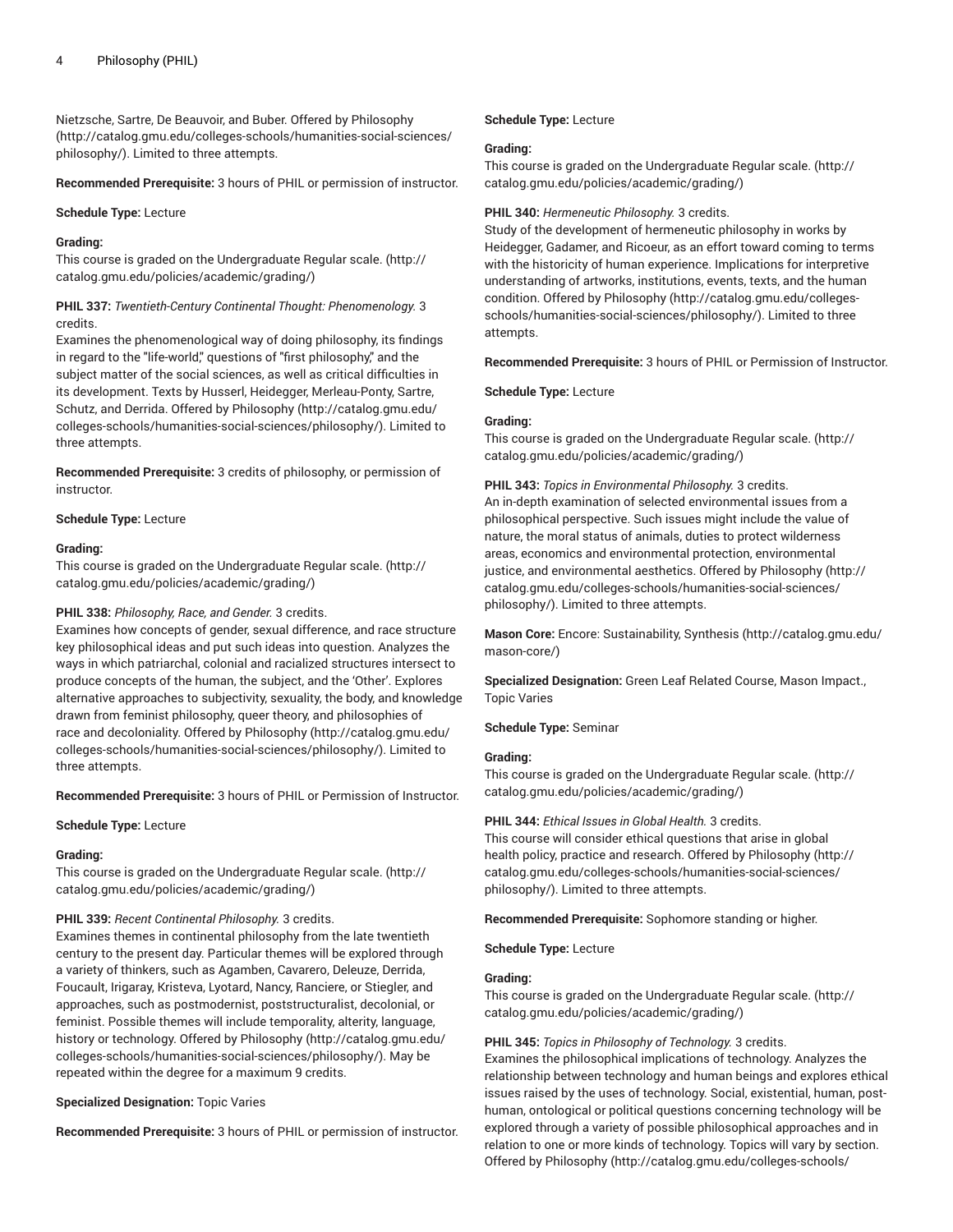[humanities-social-sciences/philosophy/\)](http://catalog.gmu.edu/colleges-schools/humanities-social-sciences/philosophy/). May be repeated within the degree for a maximum 6 credits.

## **Specialized Designation:** Topic Varies

**Recommended Prerequisite:** 3 credits in Philosophy or other relevant discipline.

#### **Schedule Type:** Lecture

#### **Grading:**

This course is graded on the [Undergraduate](http://catalog.gmu.edu/policies/academic/grading/) Regular scale. ([http://](http://catalog.gmu.edu/policies/academic/grading/) [catalog.gmu.edu/policies/academic/grading/\)](http://catalog.gmu.edu/policies/academic/grading/)

## **PHIL 353:** *Theories of Justice.* 3 credits.

A critical analysis of classical and contemporary theories of justice, with discussion of present-day applications, that develops an understanding of how philosophers approach questions related to justice, how they reach conclusions about justice within and outside of formal institutions, and how they argue for them. Examines questions about justice as a basic virtue of legal, political, and social institutions and invites students to critically examine their own views on controversies related to such issues as the distribution of economic resources, oppression, criminal justice reform, freedom, conflict, equality, democracy, and rights. Offered by [Philosophy \(http://catalog.gmu.edu/colleges-schools/humanities](http://catalog.gmu.edu/colleges-schools/humanities-social-sciences/philosophy/)[social-sciences/philosophy/](http://catalog.gmu.edu/colleges-schools/humanities-social-sciences/philosophy/)). Limited to three attempts.

**Recommended Prerequisite:** Three credits of philosophy or permission of the instructor.

#### **Schedule Type:** Lecture

## **Grading:**

This course is graded on the [Undergraduate](http://catalog.gmu.edu/policies/academic/grading/) Regular scale. ([http://](http://catalog.gmu.edu/policies/academic/grading/) [catalog.gmu.edu/policies/academic/grading/\)](http://catalog.gmu.edu/policies/academic/grading/)

## **PHIL 355:** *Theories of Ethics.* 3 credits.

A critical examination of a variety of different types of classical, modern, and contemporary ethical theories, including consequentialist theories, deontological theories, and virtue theories. Offered by [Philosophy](http://catalog.gmu.edu/colleges-schools/humanities-social-sciences/philosophy/) ([http://catalog.gmu.edu/colleges-schools/humanities-social-sciences/](http://catalog.gmu.edu/colleges-schools/humanities-social-sciences/philosophy/) [philosophy/\)](http://catalog.gmu.edu/colleges-schools/humanities-social-sciences/philosophy/). May be repeated within the degree for a maximum 6 credits.

**Recommended Prerequisite:** 3 credits in PHIL or permission of instructor.

**Schedule Type:** Lecture

#### **Grading:**

This course is graded on the [Undergraduate](http://catalog.gmu.edu/policies/academic/grading/) Regular scale. ([http://](http://catalog.gmu.edu/policies/academic/grading/) [catalog.gmu.edu/policies/academic/grading/\)](http://catalog.gmu.edu/policies/academic/grading/)

#### **PHIL 356:** *Philosophy of Art.* 3 credits.

Basic problems that arise from an inquiry into meaning and value of art and our response to art. Offered by [Philosophy \(http://catalog.gmu.edu/](http://catalog.gmu.edu/colleges-schools/humanities-social-sciences/philosophy/) [colleges-schools/humanities-social-sciences/philosophy/\)](http://catalog.gmu.edu/colleges-schools/humanities-social-sciences/philosophy/). Limited to three attempts.

**Recommended Prerequisite:** 3 hours of PHIL or permission of instructor.

#### **Schedule Type:** Lecture

#### **Grading:**

This course is graded on the [Undergraduate](http://catalog.gmu.edu/policies/academic/grading/) Regular scale. ([http://](http://catalog.gmu.edu/policies/academic/grading/) [catalog.gmu.edu/policies/academic/grading/\)](http://catalog.gmu.edu/policies/academic/grading/)

#### **PHIL 357:** *Philosophy of the Social Sciences.* 3 credits.

Philosophical issues relating to competing methodologies for the social sciences. Analysis and critique of mainstream positivism and behaviorism; paradigm theory and scientific revolutions; interpretive understanding and hermeneutical science; phenomenology and the social construction of reality; ethnomethodology and situational meaning; analytic philosophy and action theory; the "idea" of a social science; sociology of knowledge and theory of ideology; and Western Marxism and critical theory. Offered by [Philosophy \(http://](http://catalog.gmu.edu/colleges-schools/humanities-social-sciences/philosophy/) [catalog.gmu.edu/colleges-schools/humanities-social-sciences/](http://catalog.gmu.edu/colleges-schools/humanities-social-sciences/philosophy/) [philosophy/](http://catalog.gmu.edu/colleges-schools/humanities-social-sciences/philosophy/)). Limited to three attempts.

**Recommended Prerequisite:** 3 credits of philosophy, or permission of instructor.

**Schedule Type:** Lecture

#### **Grading:**

This course is graded on the [Undergraduate](http://catalog.gmu.edu/policies/academic/grading/) Regular scale. ([http://](http://catalog.gmu.edu/policies/academic/grading/) [catalog.gmu.edu/policies/academic/grading/](http://catalog.gmu.edu/policies/academic/grading/))

## **PHIL 358:** *Ethics and Economics.* 3 credits.

Examines issues at the intersection of ethics and economics. Looks at the different ways in which ethics and economics impact each other. Offered by [Philosophy](http://catalog.gmu.edu/colleges-schools/humanities-social-sciences/philosophy/) [\(http://catalog.gmu.edu/colleges-schools/](http://catalog.gmu.edu/colleges-schools/humanities-social-sciences/philosophy/) [humanities-social-sciences/philosophy/](http://catalog.gmu.edu/colleges-schools/humanities-social-sciences/philosophy/)). Limited to three attempts.

**Recommended Prerequisite:** 3 credits in philosophy or permission of the instructor.

#### **Schedule Type:** Lecture

#### **Grading:**

This course is graded on the [Undergraduate](http://catalog.gmu.edu/policies/academic/grading/) Regular scale. ([http://](http://catalog.gmu.edu/policies/academic/grading/) [catalog.gmu.edu/policies/academic/grading/](http://catalog.gmu.edu/policies/academic/grading/))

#### **PHIL 371:** *Philosophy of the Natural Sciences.* 3 credits.

In-depth examination of selected topics and debates in contemporary philosophy of science. Studies the aims and methodology of science through the work of key thinkers in the field. Questions of concern may include: the demarcation of science from pseudo-science; the rationality of scientific change; problems of induction, prediction and evidence; objectivity, values and scientific practice; the unity of science; and the relation between scientific knowledge and truth. Offered by [Philosophy](http://catalog.gmu.edu/colleges-schools/humanities-social-sciences/philosophy/) [\(http://catalog.gmu.edu/colleges-schools/humanities-social-sciences/](http://catalog.gmu.edu/colleges-schools/humanities-social-sciences/philosophy/) [philosophy/](http://catalog.gmu.edu/colleges-schools/humanities-social-sciences/philosophy/)). Limited to three attempts.

**Recommended Prerequisite:** PHIL 271 or permission of instructor.

**Schedule Type:** Lecture

#### **Grading:**

This course is graded on the [Undergraduate](http://catalog.gmu.edu/policies/academic/grading/) Regular scale. ([http://](http://catalog.gmu.edu/policies/academic/grading/) [catalog.gmu.edu/policies/academic/grading/](http://catalog.gmu.edu/policies/academic/grading/))

**PHIL 372:** *Conceptual Foundations of the Life Sciences.* 3 credits. Examines a range of philosophical issues arising from a close analysis of the conceptual foundations of the life sciences. Addresses fundamental questions pertaining to the nature of life and the structure of biological theories and explanations. Explores key concepts in the life sciences such as organism, gene, function, mechanism, and adaptation. Examines the relation of the life sciences to other disciplines and areas of inquiry. Offered by [Philosophy](http://catalog.gmu.edu/colleges-schools/humanities-social-sciences/philosophy/) [\(http://catalog.gmu.edu/colleges-schools/](http://catalog.gmu.edu/colleges-schools/humanities-social-sciences/philosophy/) [humanities-social-sciences/philosophy/](http://catalog.gmu.edu/colleges-schools/humanities-social-sciences/philosophy/)). Limited to three attempts.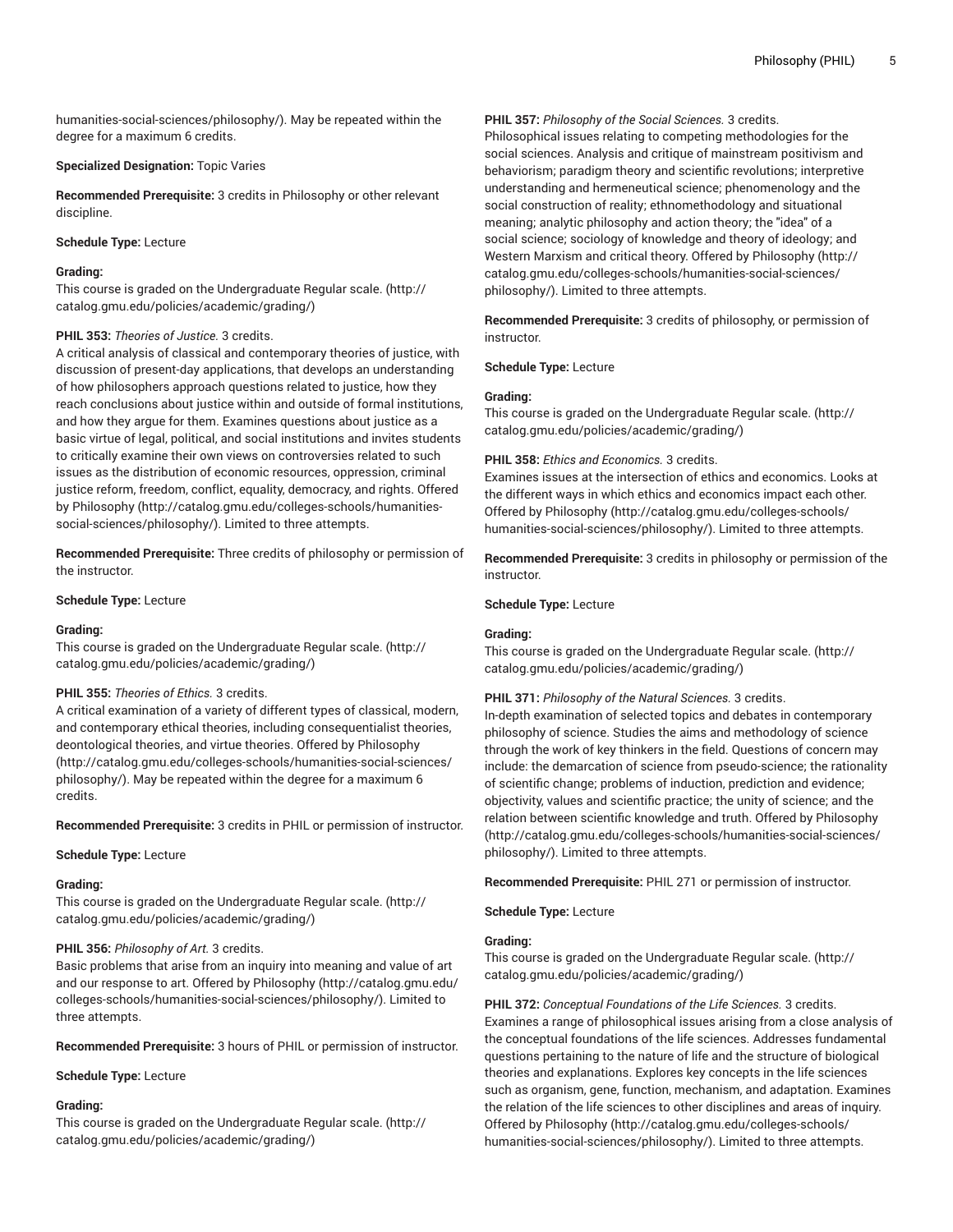**Recommended Prerequisite:** PHIL 271 or PHIL 371 or enrollment in a life sciences major or minor.

#### **Schedule Type:** Lecture

## **Grading:**

This course is graded on the [Undergraduate](http://catalog.gmu.edu/policies/academic/grading/) Regular scale. ([http://](http://catalog.gmu.edu/policies/academic/grading/) [catalog.gmu.edu/policies/academic/grading/\)](http://catalog.gmu.edu/policies/academic/grading/)

## **PHIL 373:** *Theory of Knowledge.* 3 credits.

Discussion of basic problems concerning the nature of knowledge, with study of the relation of knowledge to perception, belief, and language. Offered by [Philosophy](http://catalog.gmu.edu/colleges-schools/humanities-social-sciences/philosophy/) ([http://catalog.gmu.edu/colleges-schools/](http://catalog.gmu.edu/colleges-schools/humanities-social-sciences/philosophy/) [humanities-social-sciences/philosophy/\)](http://catalog.gmu.edu/colleges-schools/humanities-social-sciences/philosophy/). Limited to three attempts.

**Recommended Prerequisite:** 3 hours of philosophy or Permission of Instructor.

**Schedule Type:** Lecture

## **Grading:**

This course is graded on the [Undergraduate](http://catalog.gmu.edu/policies/academic/grading/) Regular scale. ([http://](http://catalog.gmu.edu/policies/academic/grading/) [catalog.gmu.edu/policies/academic/grading/\)](http://catalog.gmu.edu/policies/academic/grading/)

# **PHIL 374:** *Philosophy of Mind.* 3 credits.

Investigation of such theories as dualism, behaviorism, and materialism as they pertain to some of the central philosophical questions about mind. Offered by [Philosophy](http://catalog.gmu.edu/colleges-schools/humanities-social-sciences/philosophy/) ([http://catalog.gmu.edu/colleges-schools/](http://catalog.gmu.edu/colleges-schools/humanities-social-sciences/philosophy/) [humanities-social-sciences/philosophy/\)](http://catalog.gmu.edu/colleges-schools/humanities-social-sciences/philosophy/). Limited to three attempts.

**Recommended Prerequisite:** 3 credits of philosophy, or permission of instructor.

## **Schedule Type:** Lecture

## **Grading:**

This course is graded on the [Undergraduate](http://catalog.gmu.edu/policies/academic/grading/) Regular scale. ([http://](http://catalog.gmu.edu/policies/academic/grading/) [catalog.gmu.edu/policies/academic/grading/\)](http://catalog.gmu.edu/policies/academic/grading/)

# **PHIL 376:** *Symbolic Logic.* 3 credits.

Study of predicate calculi by means of a step-by-step construction of artificial languages. Topics include procedures for constructing a calculus, proof techniques, significant properties of predicate calculi, and procedures for recognizing phrases. Offered by [Philosophy \(http://](http://catalog.gmu.edu/colleges-schools/humanities-social-sciences/philosophy/) [catalog.gmu.edu/colleges-schools/humanities-social-sciences/](http://catalog.gmu.edu/colleges-schools/humanities-social-sciences/philosophy/) [philosophy/\)](http://catalog.gmu.edu/colleges-schools/humanities-social-sciences/philosophy/). Limited to three attempts.

**Recommended Prerequisite:** PHIL 173 or MATH 110 or permission of instructor.

## **Schedule Type:** Lecture

## **Grading:**

This course is graded on the [Undergraduate](http://catalog.gmu.edu/policies/academic/grading/) Regular scale. ([http://](http://catalog.gmu.edu/policies/academic/grading/) [catalog.gmu.edu/policies/academic/grading/\)](http://catalog.gmu.edu/policies/academic/grading/)

**PHIL 377:** *The Darwinian Revolution in Modern Thought.* 3 credits. Introduction to the theory of evolution and its philosophical foundations. Examines Darwin's theory of evolution as a scientific theory, considers its historical context and development, and surveys its wider cultural and societal impact. Focuses on the implications of Darwinism for core areas of philosophy (for example, metaphysics, epistemology, ethics, or philosophy of mind) as well as for fields such as anthropology, sociology, politics, or religion. Offered by [Philosophy \(http://catalog.gmu.edu/](http://catalog.gmu.edu/colleges-schools/humanities-social-sciences/philosophy/)

[colleges-schools/humanities-social-sciences/philosophy/\)](http://catalog.gmu.edu/colleges-schools/humanities-social-sciences/philosophy/). Limited to three attempts.

#### **Schedule Type:** Lecture

#### **Grading:**

This course is graded on the [Undergraduate](http://catalog.gmu.edu/policies/academic/grading/) Regular scale. ([http://](http://catalog.gmu.edu/policies/academic/grading/) [catalog.gmu.edu/policies/academic/grading/](http://catalog.gmu.edu/policies/academic/grading/))

## **PHIL 379:** *Perspectives on Time.* 3 credits.

Examines the variety of ways time is conceptualized in different disciplines. Influential conceptions of time from the history of philosophy are studied in order to provide a comparative framework within which to consider specialist conceptions of time drawn from the sciences and humanities, including relativistic time, geological deep time, life cycles, and time in historical narrative. Offered by [Philosophy](http://catalog.gmu.edu/colleges-schools/humanities-social-sciences/philosophy/) ([http://](http://catalog.gmu.edu/colleges-schools/humanities-social-sciences/philosophy/) [catalog.gmu.edu/colleges-schools/humanities-social-sciences/](http://catalog.gmu.edu/colleges-schools/humanities-social-sciences/philosophy/) [philosophy/](http://catalog.gmu.edu/colleges-schools/humanities-social-sciences/philosophy/)). Limited to three attempts.

**Mason Core:** [Synthesis](http://catalog.gmu.edu/mason-core/) ([http://catalog.gmu.edu/mason-core/\)](http://catalog.gmu.edu/mason-core/)

**Recommended Prerequisite:** 3 credits of philosophy, or permission of instructor.

#### **Schedule Type:** Lecture

#### **Grading:**

This course is graded on the [Undergraduate](http://catalog.gmu.edu/policies/academic/grading/) Regular scale. ([http://](http://catalog.gmu.edu/policies/academic/grading/) [catalog.gmu.edu/policies/academic/grading/](http://catalog.gmu.edu/policies/academic/grading/))

#### **PHIL 391:** *Special Topics in Philosophy.* 1-3 credits.

Examines topics of current interest such as death and dying, rights of children, and philosophical controversies in modern physics. Notes: May be repeated for credit when topic is different. Offered by [Philosophy](http://catalog.gmu.edu/colleges-schools/humanities-social-sciences/philosophy/) [\(http://catalog.gmu.edu/colleges-schools/humanities-social-sciences/](http://catalog.gmu.edu/colleges-schools/humanities-social-sciences/philosophy/) [philosophy/](http://catalog.gmu.edu/colleges-schools/humanities-social-sciences/philosophy/)). May be repeated within the term for a maximum 12 credits.

## **Specialized Designation:** Topic Varies

**Schedule Type:** Lec/Sem #1, Lec/Sem #2, Lec/Sem #3, Lec/Sem #4, Lec/ Sem #5, Lec/Sem #6, Lec/Sem #7, Lec/Sem #8, Lec/Sem #9, Lecture, Sem/Lec #10, Sem/Lec #11, Sem/Lec #12, Sem/Lec #13, Sem/Lec #14, Sem/Lec #15, Sem/Lec #16, Sem/Lec #17, Sem/Lec #18

#### **Grading:**

This course is graded on the [Undergraduate](http://catalog.gmu.edu/policies/academic/grading/) Regular scale. ([http://](http://catalog.gmu.edu/policies/academic/grading/) [catalog.gmu.edu/policies/academic/grading/](http://catalog.gmu.edu/policies/academic/grading/))

## **PHIL 393:** *Humanities College to Career.* 1 credit.

Focuses on career choices and effective self-presentation for soonto-be graduating students with majors in the humanities. Explores how skills typically learned In humanities majors can be leveraged for a successful transition to post-graduation employment. Offered by [Philosophy](http://catalog.gmu.edu/colleges-schools/humanities-social-sciences/philosophy/) [\(http://catalog.gmu.edu/colleges-schools/humanities](http://catalog.gmu.edu/colleges-schools/humanities-social-sciences/philosophy/)[social-sciences/philosophy/\)](http://catalog.gmu.edu/colleges-schools/humanities-social-sciences/philosophy/). Limited to three attempts. Equivalent to ENGH 303, FRLN 309, HIST 385, UNIV 420.

#### **Schedule Type:** Lecture

#### **Grading:**

This course is graded on the [Undergraduate](http://catalog.gmu.edu/policies/academic/grading/) Regular scale. ([http://](http://catalog.gmu.edu/policies/academic/grading/) [catalog.gmu.edu/policies/academic/grading/](http://catalog.gmu.edu/policies/academic/grading/))

#### **PHIL 398:** *Study Abroad.* 3 credits.

Study abroad under supervision of Mason faculty. Course topics, content and locations vary. Notes: A maximum of 6 credits may be applied to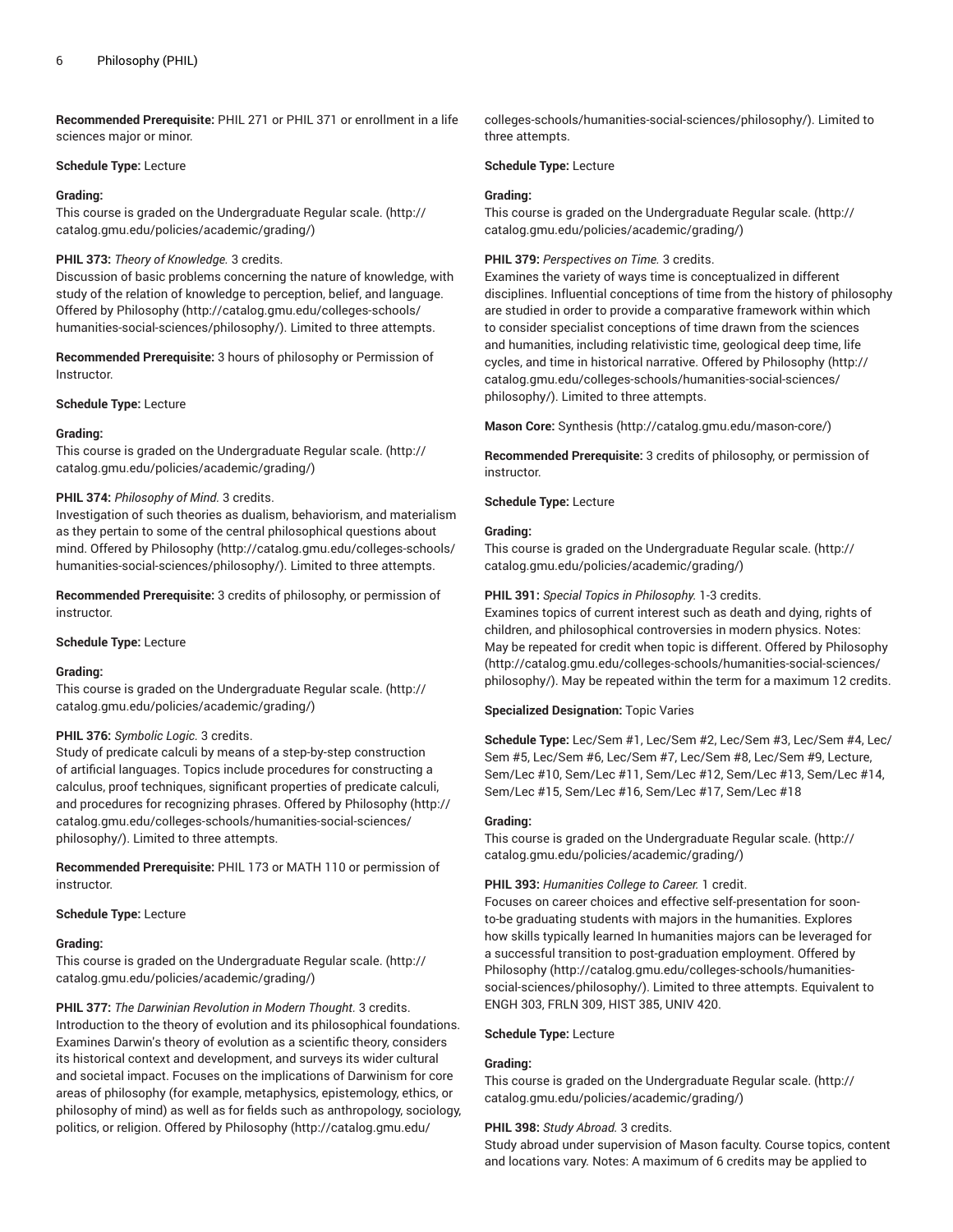the BA in philosophy. Offered by [Philosophy](http://catalog.gmu.edu/colleges-schools/humanities-social-sciences/philosophy/) ([http://catalog.gmu.edu/](http://catalog.gmu.edu/colleges-schools/humanities-social-sciences/philosophy/) [colleges-schools/humanities-social-sciences/philosophy/\)](http://catalog.gmu.edu/colleges-schools/humanities-social-sciences/philosophy/). May be repeated within the degree for a maximum 12 credits.

## **Schedule Type:** Lecture

## **Grading:**

This course is graded on the [Undergraduate](http://catalog.gmu.edu/policies/academic/grading/) Regular scale. ([http://](http://catalog.gmu.edu/policies/academic/grading/) [catalog.gmu.edu/policies/academic/grading/\)](http://catalog.gmu.edu/policies/academic/grading/)

# **400 Level Courses**

# **PHIL 411:** *Theories of Decision.* 3 credits.

Examines from a philosophical perspective descriptive and normative theories of individual decision, with particular focus on the strengths and weaknesses of theories of rational choice, and attempts to incorporate insights from psychology into theories of decision. Explores theoretical developments and a variety of applications. Offered by [Philosophy](http://catalog.gmu.edu/colleges-schools/humanities-social-sciences/philosophy/) ([http://catalog.gmu.edu/colleges-schools/humanities-social-sciences/](http://catalog.gmu.edu/colleges-schools/humanities-social-sciences/philosophy/) [philosophy/\)](http://catalog.gmu.edu/colleges-schools/humanities-social-sciences/philosophy/). Limited to three attempts.

**Recommended Prerequisite:** Two previous courses in either Philosophy, Psychology, or Economics.

#### **Schedule Type:** Lecture

#### **Grading:**

This course is graded on the [Undergraduate](http://catalog.gmu.edu/policies/academic/grading/) Regular scale. ([http://](http://catalog.gmu.edu/policies/academic/grading/) [catalog.gmu.edu/policies/academic/grading/\)](http://catalog.gmu.edu/policies/academic/grading/)

#### **PHIL 421:** *Seminar.* 3 credits.

Explores topics in current philosophical research in a seminar format. Topics vary. Notes: May be repeated for credit when topic is different. Offered by [Philosophy](http://catalog.gmu.edu/colleges-schools/humanities-social-sciences/philosophy/) ([http://catalog.gmu.edu/colleges-schools/](http://catalog.gmu.edu/colleges-schools/humanities-social-sciences/philosophy/) [humanities-social-sciences/philosophy/\)](http://catalog.gmu.edu/colleges-schools/humanities-social-sciences/philosophy/). May be repeated within the degree for a maximum 18 credits.

**Mason Core:** [Capstone \(http://catalog.gmu.edu/mason-core/](http://catalog.gmu.edu/mason-core/))

**Specialized Designation:** Mason Impact., Writing Intensive in Major

**Recommended Prerequisite:** Nine credits in philosophy.

**Schedule Type:** Seminar

#### **Grading:**

This course is graded on the [Undergraduate](http://catalog.gmu.edu/policies/academic/grading/) Regular scale. ([http://](http://catalog.gmu.edu/policies/academic/grading/) [catalog.gmu.edu/policies/academic/grading/\)](http://catalog.gmu.edu/policies/academic/grading/)

#### **PHIL 422:** *Honors Seminar.* 3 credits.

Seminar for students enrolled in the honors program in philosophy. Notes: May be repeated for credit when topic is different. Offered by [Philosophy](http://catalog.gmu.edu/colleges-schools/humanities-social-sciences/philosophy/) ([http://catalog.gmu.edu/colleges-schools/humanities-social](http://catalog.gmu.edu/colleges-schools/humanities-social-sciences/philosophy/)[sciences/philosophy/\)](http://catalog.gmu.edu/colleges-schools/humanities-social-sciences/philosophy/). May be repeated within the term for a maximum 18 credits.

**Mason Core:** [Capstone \(http://catalog.gmu.edu/mason-core/](http://catalog.gmu.edu/mason-core/))

**Specialized Designation:** Mason Impact., Topic Varies, Writing Intensive in Major

**Recommended Prerequisite:** 9 credits in philosophy and acceptance to the honors program in philosophy.

**Schedule Type:** Lec/Sem #1, Lec/Sem #2, Lec/Sem #3, Lec/Sem #4, Lec/ Sem #5, Lec/Sem #6, Lec/Sem #7, Lec/Sem #8, Lec/Sem #9, Sem/Lec

#10, Sem/Lec #11, Sem/Lec #12, Sem/Lec #13, Sem/Lec #14, Sem/Lec #15, Sem/Lec #16, Sem/Lec #17, Sem/Lec #18, Seminar

#### **Grading:**

This course is graded on the [Undergraduate](http://catalog.gmu.edu/policies/academic/grading/) Regular scale. ([http://](http://catalog.gmu.edu/policies/academic/grading/) [catalog.gmu.edu/policies/academic/grading/](http://catalog.gmu.edu/policies/academic/grading/))

# **PHIL 425:** *Independent Study.* 1-3 credits.

Independent study under supervision of faculty member. Students and faculty agree on program of study to include at least a reading list and final written project. Students must arrange for independent study in the semester before they wish to enroll. Requires approval of department. Offered by [Philosophy](http://catalog.gmu.edu/colleges-schools/humanities-social-sciences/philosophy/) [\(http://catalog.gmu.edu/colleges-schools/](http://catalog.gmu.edu/colleges-schools/humanities-social-sciences/philosophy/) [humanities-social-sciences/philosophy/](http://catalog.gmu.edu/colleges-schools/humanities-social-sciences/philosophy/)). May be repeated within the term for a maximum 12 credits.

**Specialized Designation:** Topic Varies

**Recommended Prerequisite:** Sixty credits, including 15 credits in Philosophy and permission of the department.

**Schedule Type:** Independent Study

#### **Grading:**

This course is graded on the [Undergraduate](http://catalog.gmu.edu/policies/academic/grading/) Regular scale. ([http://](http://catalog.gmu.edu/policies/academic/grading/) [catalog.gmu.edu/policies/academic/grading/](http://catalog.gmu.edu/policies/academic/grading/))

**PHIL 429:** *Advanced Topics in Social and Political Philosophy.* 3 credits. Examines key social and political issues drawing on a range of philosophical thinkers, texts and approaches. Possible topics include: migration and immigration, biopolitics, climate change, health inequity, decision theory, democracy and citizenship, slavery and reparations, mass incarceration, or human rights. Emphasizes the ability to put philosophical concepts and theories to work to address questions and problems of social, political or global significance. Offered by [Philosophy](http://catalog.gmu.edu/colleges-schools/humanities-social-sciences/philosophy/) [\(http://catalog.gmu.edu/colleges-schools/humanities-social-sciences/](http://catalog.gmu.edu/colleges-schools/humanities-social-sciences/philosophy/) [philosophy/](http://catalog.gmu.edu/colleges-schools/humanities-social-sciences/philosophy/)). May be repeated within the degree for a maximum 9 credits.

#### **Specialized Designation:** Topic Varies

**Recommended Prerequisite:** PHIL/GOVT 323, or PHIL/GOVT 324, or PHIL/ GOVT 327, or permission of the instructor.

#### **Schedule Type:** Lecture

# **Grading:**

This course is graded on the [Undergraduate](http://catalog.gmu.edu/policies/academic/grading/) Regular scale. ([http://](http://catalog.gmu.edu/policies/academic/grading/) [catalog.gmu.edu/policies/academic/grading/](http://catalog.gmu.edu/policies/academic/grading/))

**PHIL 460:** *Senior Seminar in Philosophy, Politics, and Economics.* 3 credits. Covers issues in the philosophy, economics, and political science of institutions, information, and collective action. Through case studies of existing legal and political institutions, applies the insights to problems in politics, policy making, social-choice theory, and social, moral, and political philosophy. (Specific content varies). Notes: Serves as the capstone course for the PPE program. Offered by [Philosophy](http://catalog.gmu.edu/colleges-schools/humanities-social-sciences/philosophy/) [\(http://catalog.gmu.edu/colleges-schools/humanities-social-sciences/](http://catalog.gmu.edu/colleges-schools/humanities-social-sciences/philosophy/) [philosophy/](http://catalog.gmu.edu/colleges-schools/humanities-social-sciences/philosophy/)). Limited to three attempts. Equivalent to ECON 460, GOVT 469.

**Recommended Prerequisite:** PHIL 358 and ECON 412 or permission of instructor.

**Schedule Type:** Seminar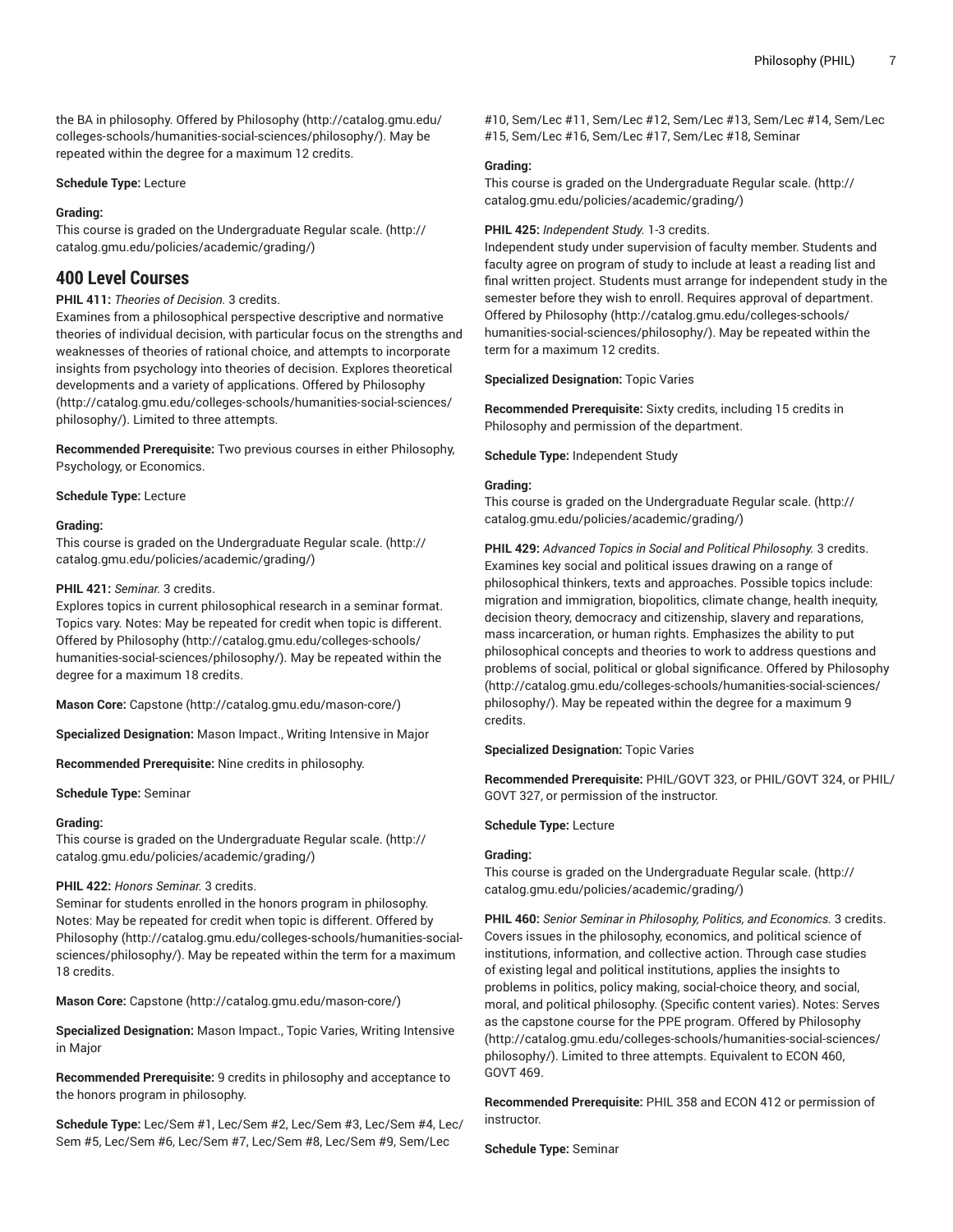# **Grading:**

This course is graded on the [Undergraduate](http://catalog.gmu.edu/policies/academic/grading/) Regular scale. ([http://](http://catalog.gmu.edu/policies/academic/grading/) [catalog.gmu.edu/policies/academic/grading/\)](http://catalog.gmu.edu/policies/academic/grading/)

# **600 Level Courses**

**PHIL 600:** *Proseminar in Philosophy.* 1 credit.

Introduces MA students to the areas and methods of philosophical scholarship. Notes: Graduate students outside of the philosophy program may take this course with permission of the department. Offered by [Philosophy](http://catalog.gmu.edu/colleges-schools/humanities-social-sciences/philosophy/) ([http://catalog.gmu.edu/colleges-schools/humanities-social](http://catalog.gmu.edu/colleges-schools/humanities-social-sciences/philosophy/)[sciences/philosophy/\)](http://catalog.gmu.edu/colleges-schools/humanities-social-sciences/philosophy/). May not be repeated for credit.

## **Registration Restrictions:**

Enrollment limited to students with a class of Advanced to Candidacy, Graduate, Junior Plus, Non-Degree or Senior Plus.

Enrollment limited to students in the LA-MA-PHIL program.

Enrollment is limited to Graduate, Non-Degree or Undergraduate level students.

Students in a Non-Degree Undergraduate degree may **not** enroll.

**Schedule Type:** Seminar

## **Grading:**

This course is graded on the [Satisfactory/No](http://catalog.gmu.edu/policies/academic/grading/) Credit scale. ([http://](http://catalog.gmu.edu/policies/academic/grading/) [catalog.gmu.edu/policies/academic/grading/\)](http://catalog.gmu.edu/policies/academic/grading/)

#### **PHIL 603:** *Aristotle: Selected Works.* 3 credits.

Close study of Aristotle's work and its place and future in history of philosophy. Topics vary by semester and include Aristotle's metaphysics, natural sciences, ethics, political thought, logic, epistemology, and psychology. Notes: May be repeated for credit when topic is different. Offered by [Philosophy](http://catalog.gmu.edu/colleges-schools/humanities-social-sciences/philosophy/) ([http://catalog.gmu.edu/colleges-schools/](http://catalog.gmu.edu/colleges-schools/humanities-social-sciences/philosophy/) [humanities-social-sciences/philosophy/\)](http://catalog.gmu.edu/colleges-schools/humanities-social-sciences/philosophy/). May be repeated within the degree for a maximum 6 credits.

#### **Registration Restrictions:**

Enrollment limited to students with a class of Advanced to Candidacy, Graduate, Junior Plus, Non-Degree or Senior Plus.

Enrollment is limited to Graduate, Non-Degree or Undergraduate level students.

Students in a Non-Degree Undergraduate degree may **not** enroll.

#### **Schedule Type:** Seminar

#### **Grading:**

This course is graded on the [Graduate Regular scale.](http://catalog.gmu.edu/policies/academic/grading/) [\(http://](http://catalog.gmu.edu/policies/academic/grading/) [catalog.gmu.edu/policies/academic/grading/\)](http://catalog.gmu.edu/policies/academic/grading/)

**PHIL 608:** *Hegel's Phenomenology of the Spirit.* 3 credits.

A study of the philosophy of Hegel through a reading of the text that presents an introduction to his system. Special attention is paid to Hegel's background in the work of Kant and the German Idealists. Offered by [Philosophy \(http://catalog.gmu.edu/colleges-schools/humanities](http://catalog.gmu.edu/colleges-schools/humanities-social-sciences/philosophy/)[social-sciences/philosophy/](http://catalog.gmu.edu/colleges-schools/humanities-social-sciences/philosophy/)). May not be repeated for credit.

#### **Registration Restrictions:**

Enrollment limited to students with a class of Advanced to Candidacy, Graduate, Junior Plus, Non-Degree or Senior Plus.

Enrollment is limited to Graduate, Non-Degree or Undergraduate level students.

Students in a Non-Degree Undergraduate degree may **not** enroll.

#### **Schedule Type:** Lecture

## **Grading:**

This course is graded on the [Graduate Regular scale.](http://catalog.gmu.edu/policies/academic/grading/) ([http://](http://catalog.gmu.edu/policies/academic/grading/) [catalog.gmu.edu/policies/academic/grading/](http://catalog.gmu.edu/policies/academic/grading/))

#### **PHIL 615:** *Postmodernist Thought.* 3 credits.

In recent decades, the term "postmodern," first used by art critics in the late 19th century, has been taken up by prominent contributors to the arts, social thinkers, and philosophers, to describe developments as well as the current period. Examines three thematic concerns found in work that is identified with postmodern issues: what modernity defines itself in contrast to or against, the status of "man," and status of "subjectivity." Offered by [Philosophy](http://catalog.gmu.edu/colleges-schools/humanities-social-sciences/philosophy/) [\(http://catalog.gmu.edu/colleges-schools/](http://catalog.gmu.edu/colleges-schools/humanities-social-sciences/philosophy/) [humanities-social-sciences/philosophy/](http://catalog.gmu.edu/colleges-schools/humanities-social-sciences/philosophy/)). May not be repeated for credit.

#### **Registration Restrictions:**

Enrollment limited to students with a class of Advanced to Candidacy, Graduate, Junior Plus, Non-Degree or Senior Plus.

Enrollment is limited to Graduate, Non-Degree or Undergraduate level students.

Students in a Non-Degree Undergraduate degree may **not** enroll.

**Schedule Type:** Lecture

# **Grading:**

This course is graded on the [Graduate Regular scale.](http://catalog.gmu.edu/policies/academic/grading/) ([http://](http://catalog.gmu.edu/policies/academic/grading/) [catalog.gmu.edu/policies/academic/grading/](http://catalog.gmu.edu/policies/academic/grading/))

## **PHIL 616:** *Phenomenology.* 3 credits.

This major approach in philosophy is studied in regard to its basic features, the tasks to which it has been set by major contributors, certain findings of phenomenology in practice, as well as crucial problems that develop as phenomenology proceeds and how they are addressed by phenomenologists. Offered by [Philosophy \(http://catalog.gmu.edu/](http://catalog.gmu.edu/colleges-schools/humanities-social-sciences/philosophy/) [colleges-schools/humanities-social-sciences/philosophy/\)](http://catalog.gmu.edu/colleges-schools/humanities-social-sciences/philosophy/). May not be repeated for credit.

#### **Registration Restrictions:**

Enrollment limited to students with a class of Advanced to Candidacy, Graduate, Junior Plus, Non-Degree or Senior Plus.

Enrollment is limited to Graduate, Non-Degree or Undergraduate level students.

Students in a Non-Degree Undergraduate degree may **not** enroll.

**Schedule Type:** Lecture

## **Grading:**

This course is graded on the [Graduate Regular scale.](http://catalog.gmu.edu/policies/academic/grading/) ([http://](http://catalog.gmu.edu/policies/academic/grading/) [catalog.gmu.edu/policies/academic/grading/](http://catalog.gmu.edu/policies/academic/grading/))

# **PHIL 617:** *Movements and Issues in the History of Political Philosophy.* 3 credits.

Explores themes, movements, and periods in the history of political theory. Notes: May be repeated for credit when topic is different. Offered by [Philosophy](http://catalog.gmu.edu/colleges-schools/humanities-social-sciences/philosophy/) ([http://catalog.gmu.edu/colleges-schools/humanities-](http://catalog.gmu.edu/colleges-schools/humanities-social-sciences/philosophy/)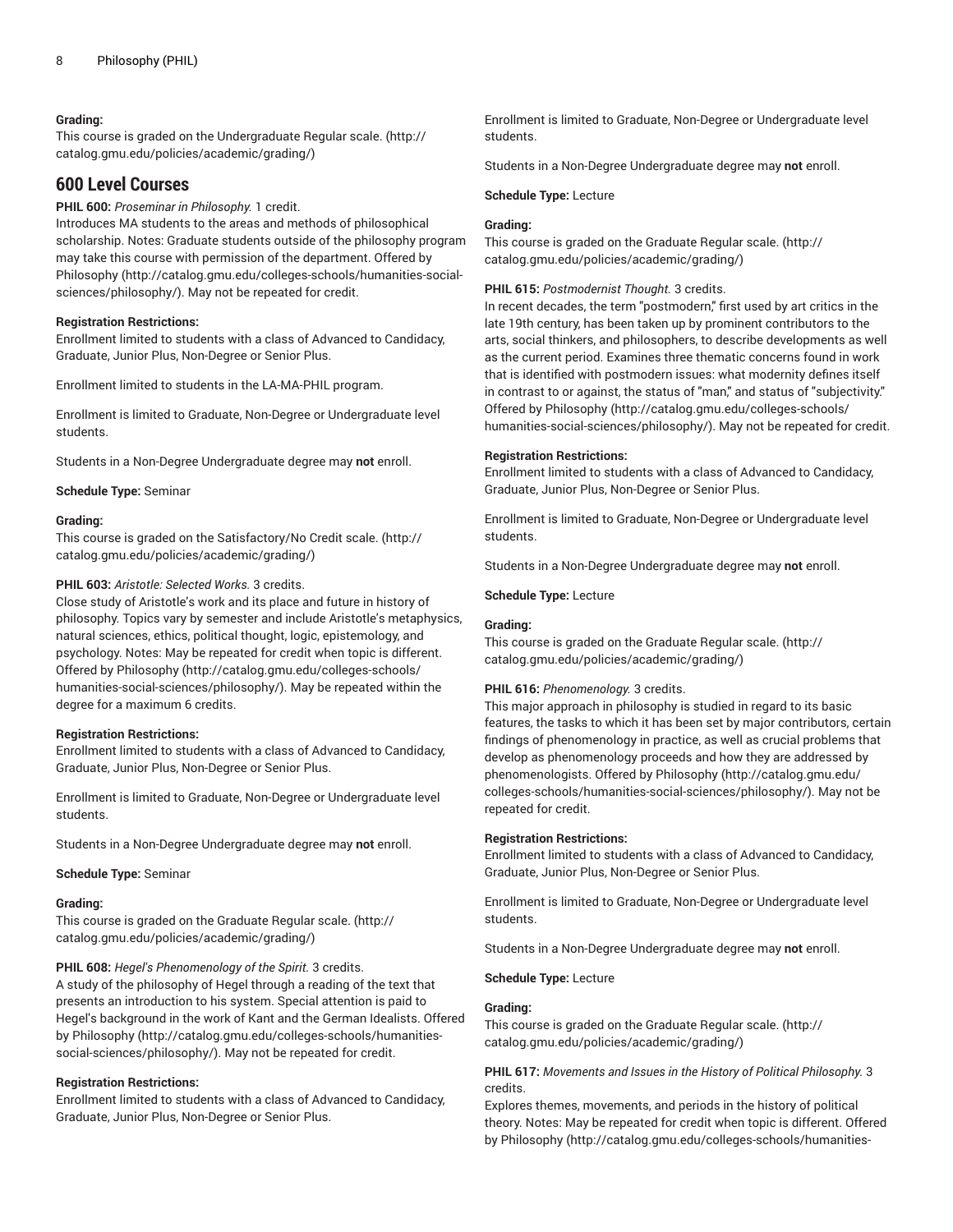[social-sciences/philosophy/](http://catalog.gmu.edu/colleges-schools/humanities-social-sciences/philosophy/)). May be repeated within the degree for a maximum 6 credits.

## **Registration Restrictions:**

Enrollment limited to students with a class of Advanced to Candidacy, Graduate, Junior Plus, Non-Degree or Senior Plus.

Enrollment is limited to Graduate, Non-Degree or Undergraduate level students.

Students in a Non-Degree Undergraduate degree may **not** enroll.

# **Schedule Type:** Lecture

# **Grading:**

This course is graded on the [Graduate Regular scale.](http://catalog.gmu.edu/policies/academic/grading/) [\(http://](http://catalog.gmu.edu/policies/academic/grading/) [catalog.gmu.edu/policies/academic/grading/\)](http://catalog.gmu.edu/policies/academic/grading/)

## **PHIL 640:** *History of Ethical Theory.* 3 credits.

Examines history of Western ethical theory from ancient Greece to the present day, including virtue theory, consequentialism, deontological theory and contemporary feminism. Offered by [Philosophy](http://catalog.gmu.edu/colleges-schools/humanities-social-sciences/philosophy/) [\(http://](http://catalog.gmu.edu/colleges-schools/humanities-social-sciences/philosophy/) [catalog.gmu.edu/colleges-schools/humanities-social-sciences/](http://catalog.gmu.edu/colleges-schools/humanities-social-sciences/philosophy/) [philosophy/\)](http://catalog.gmu.edu/colleges-schools/humanities-social-sciences/philosophy/). May not be repeated for credit.

## **Registration Restrictions:**

Enrollment limited to students with a class of Advanced to Candidacy, Graduate, Junior Plus, Non-Degree or Senior Plus.

Enrollment is limited to Graduate, Non-Degree or Undergraduate level students.

Students in a Non-Degree Undergraduate degree may **not** enroll.

## **Schedule Type:** Lecture

## **Grading:**

This course is graded on the [Graduate Regular scale.](http://catalog.gmu.edu/policies/academic/grading/) [\(http://](http://catalog.gmu.edu/policies/academic/grading/) [catalog.gmu.edu/policies/academic/grading/\)](http://catalog.gmu.edu/policies/academic/grading/)

## **PHIL 642:** *Biomedical Ethics.* 3 credits.

Explores the application of ethical theories and principles to issues in contemporary health care. Cases central to the development of the field will be examined. Offered by [Philosophy](http://catalog.gmu.edu/colleges-schools/humanities-social-sciences/philosophy/) ([http://catalog.gmu.edu/](http://catalog.gmu.edu/colleges-schools/humanities-social-sciences/philosophy/) [colleges-schools/humanities-social-sciences/philosophy/\)](http://catalog.gmu.edu/colleges-schools/humanities-social-sciences/philosophy/). May not be repeated for credit.

## **Registration Restrictions:**

Enrollment limited to students with a class of Advanced to Candidacy, Graduate, Junior Plus, Non-Degree or Senior Plus.

Enrollment is limited to Graduate, Non-Degree or Undergraduate level students.

Students in a Non-Degree Undergraduate degree may **not** enroll.

**Schedule Type:** Lecture

# **Grading:**

This course is graded on the [Graduate Regular scale.](http://catalog.gmu.edu/policies/academic/grading/) [\(http://](http://catalog.gmu.edu/policies/academic/grading/) [catalog.gmu.edu/policies/academic/grading/\)](http://catalog.gmu.edu/policies/academic/grading/)

# **PHIL 643:** *Environmental Ethics.* 3 credits.

An examination of human interactions with the natural environment from an ethical perspective. Emphasis will be placed on the strengths and weaknesses of various ethical theories and the different conceptions of the proper relationship between humans and their environment. Offered

by [Philosophy](http://catalog.gmu.edu/colleges-schools/humanities-social-sciences/philosophy/) ([http://catalog.gmu.edu/colleges-schools/humanities](http://catalog.gmu.edu/colleges-schools/humanities-social-sciences/philosophy/)[social-sciences/philosophy/\)](http://catalog.gmu.edu/colleges-schools/humanities-social-sciences/philosophy/). May not be repeated for credit.

# **Registration Restrictions:**

Enrollment limited to students with a class of Advanced to Candidacy, Graduate, Junior Plus, Non-Degree or Senior Plus.

Enrollment is limited to Graduate, Non-Degree or Undergraduate level students.

Students in a Non-Degree Undergraduate degree may **not** enroll.

**Schedule Type:** Lecture

# **Grading:**

This course is graded on the [Graduate Regular scale.](http://catalog.gmu.edu/policies/academic/grading/) ([http://](http://catalog.gmu.edu/policies/academic/grading/) [catalog.gmu.edu/policies/academic/grading/](http://catalog.gmu.edu/policies/academic/grading/))

# **PHIL 644:** *Business and Organizational Ethics.* 3 credits.

Examines the application of ethics in business and organizational settings, and the necessity for ethical development wihin organizational culture. Offered by [Philosophy \(http://catalog.gmu.edu/colleges-schools/](http://catalog.gmu.edu/colleges-schools/humanities-social-sciences/philosophy/) [humanities-social-sciences/philosophy/](http://catalog.gmu.edu/colleges-schools/humanities-social-sciences/philosophy/)). May not be repeated for credit.

# **Registration Restrictions:**

Enrollment limited to students with a class of Advanced to Candidacy, Graduate, Junior Plus, Non-Degree or Senior Plus.

Enrollment is limited to Graduate, Non-Degree or Undergraduate level students.

Students in a Non-Degree Undergraduate degree may **not** enroll.

**Schedule Type:** Seminar

# **Grading:**

This course is graded on the [Graduate Regular scale.](http://catalog.gmu.edu/policies/academic/grading/) ([http://](http://catalog.gmu.edu/policies/academic/grading/) [catalog.gmu.edu/policies/academic/grading/](http://catalog.gmu.edu/policies/academic/grading/))

# **PHIL 645:** *Research Ethics.* 3 credits.

Examines how ethical theories, concepts, and principles shape research guidelines. Students learn to identify ethical issues in research, to reflect on them critically, and to respond effectively. Designed for students in the humanities, social sciences, life sciences, and health sciences. Offered by [Philosophy](http://catalog.gmu.edu/colleges-schools/humanities-social-sciences/philosophy/) [\(http://catalog.gmu.edu/colleges-schools/humanities-social](http://catalog.gmu.edu/colleges-schools/humanities-social-sciences/philosophy/)[sciences/philosophy/](http://catalog.gmu.edu/colleges-schools/humanities-social-sciences/philosophy/)). May not be repeated for credit.

## **Registration Restrictions:**

Enrollment limited to students with a class of Advanced to Candidacy, Graduate, Junior Plus, Non-Degree or Senior Plus.

Enrollment is limited to Graduate, Non-Degree or Undergraduate level students.

Students in a Non-Degree Undergraduate degree may **not** enroll.

**Schedule Type:** Seminar

# **Grading:**

This course is graded on the [Graduate Regular scale.](http://catalog.gmu.edu/policies/academic/grading/) ([http://](http://catalog.gmu.edu/policies/academic/grading/) [catalog.gmu.edu/policies/academic/grading/](http://catalog.gmu.edu/policies/academic/grading/))

# **PHIL 654:** *Critical Philosophies of Race.* 3 credits.

Explores the nature of race by investigating the development of the concept of race and the implications of its use. Inquires into philosophical questions raised by race and racism; intersections of race with class, nationality, and gender; the role of philosophy in forming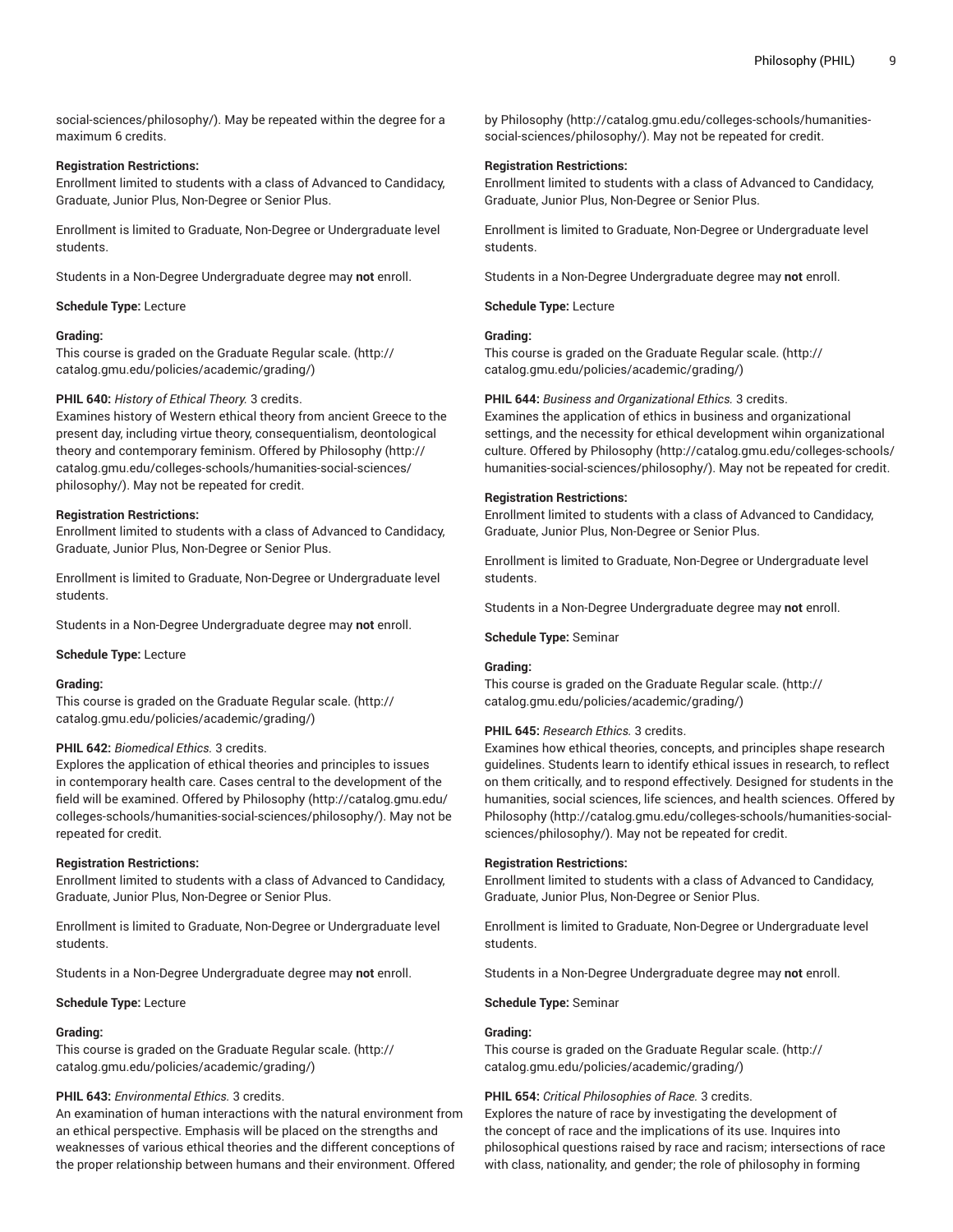modern notions of race and the potential role of philosophy in addressing them with an eye to making our ways of thinking more just. Offered by [Philosophy](http://catalog.gmu.edu/colleges-schools/humanities-social-sciences/philosophy/) ([http://catalog.gmu.edu/colleges-schools/humanities-social](http://catalog.gmu.edu/colleges-schools/humanities-social-sciences/philosophy/)[sciences/philosophy/\)](http://catalog.gmu.edu/colleges-schools/humanities-social-sciences/philosophy/). May not be repeated for credit.

**Recommended Prerequisite:** Admission to graduate program in philosophy or related discipline, or permission of instructor.

#### **Registration Restrictions:**

Enrollment limited to students with a class of Advanced to Candidacy, Graduate, Junior Plus, Non-Degree or Senior Plus.

Students in a Non-Degree Undergraduate degree may **not** enroll.

#### **Schedule Type:** Lecture

#### **Grading:**

This course is graded on the [Graduate Regular scale.](http://catalog.gmu.edu/policies/academic/grading/) [\(http://](http://catalog.gmu.edu/policies/academic/grading/) [catalog.gmu.edu/policies/academic/grading/\)](http://catalog.gmu.edu/policies/academic/grading/)

#### **PHIL 658:** *Feminist Theory.* 3 credits.

Analysis of the critique of patriarchy offered by contemporary continental feminist philosophers. Examines contemporary moral, political, and epistemological issues in feminist theory. Offered by [Philosophy](http://catalog.gmu.edu/colleges-schools/humanities-social-sciences/philosophy/) ([http://catalog.gmu.edu/colleges-schools/humanities-social-sciences/](http://catalog.gmu.edu/colleges-schools/humanities-social-sciences/philosophy/) [philosophy/\)](http://catalog.gmu.edu/colleges-schools/humanities-social-sciences/philosophy/). May not be repeated for credit.

**Recommended Prerequisite:** Admission to graduate program or permission of instructor.

#### **Registration Restrictions:**

Enrollment limited to students with a class of Advanced to Candidacy, Graduate, Junior Plus, Non-Degree or Senior Plus.

Enrollment is limited to Graduate, Non-Degree or Undergraduate level students.

Students in a Non-Degree Undergraduate degree may **not** enroll.

#### **Schedule Type:** Lecture

#### **Grading:**

This course is graded on the [Graduate Regular scale.](http://catalog.gmu.edu/policies/academic/grading/) [\(http://](http://catalog.gmu.edu/policies/academic/grading/) [catalog.gmu.edu/policies/academic/grading/\)](http://catalog.gmu.edu/policies/academic/grading/)

**PHIL 681:** *Figures and Topics in Ancient Philosophy.* 3 credits. Examines major philosophical authors, texts, and topics of the ancient period and their influence on philosophical thought. May cover Plato, Aristotle, or the pre-Socratic philosophers. Notes: May be repeated for credit when topic is different. Offered by [Philosophy \(http://](http://catalog.gmu.edu/colleges-schools/humanities-social-sciences/philosophy/) [catalog.gmu.edu/colleges-schools/humanities-social-sciences/](http://catalog.gmu.edu/colleges-schools/humanities-social-sciences/philosophy/) [philosophy/\)](http://catalog.gmu.edu/colleges-schools/humanities-social-sciences/philosophy/). May be repeated within the degree for a maximum 12 credits.

**Specialized Designation:** Topic Varies

#### **Registration Restrictions:**

Enrollment limited to students with a class of Advanced to Candidacy, Graduate, Junior Plus, Non-Degree or Senior Plus.

Enrollment is limited to Graduate, Non-Degree or Undergraduate level students.

Students in a Non-Degree Undergraduate degree may **not** enroll.

**Schedule Type:** Seminar

#### **Grading:**

This course is graded on the [Graduate Regular scale.](http://catalog.gmu.edu/policies/academic/grading/) ([http://](http://catalog.gmu.edu/policies/academic/grading/) [catalog.gmu.edu/policies/academic/grading/](http://catalog.gmu.edu/policies/academic/grading/))

**PHIL 682:** *Figures and Topics in Early Modern Philosophy.* 3 credits. Examines major philosophical authors, texts, and topics of the early modern period and their influence on philosophical thought. Notes: May be repeated for credit when topic is different. Offered by [Philosophy](http://catalog.gmu.edu/colleges-schools/humanities-social-sciences/philosophy/) [\(http://catalog.gmu.edu/colleges-schools/humanities-social-sciences/](http://catalog.gmu.edu/colleges-schools/humanities-social-sciences/philosophy/) [philosophy/](http://catalog.gmu.edu/colleges-schools/humanities-social-sciences/philosophy/)). May be repeated within the degree for a maximum 12 credits.

**Specialized Designation:** Topic Varies

#### **Registration Restrictions:**

Enrollment limited to students with a class of Advanced to Candidacy, Graduate, Junior Plus, Non-Degree or Senior Plus.

Enrollment is limited to Graduate, Non-Degree or Undergraduate level students.

Students in a Non-Degree Undergraduate degree may **not** enroll.

**Schedule Type:** Seminar

# **Grading:**

This course is graded on the [Graduate Regular scale.](http://catalog.gmu.edu/policies/academic/grading/) ([http://](http://catalog.gmu.edu/policies/academic/grading/) [catalog.gmu.edu/policies/academic/grading/](http://catalog.gmu.edu/policies/academic/grading/))

#### **PHIL 683:** *Contemporary Philosophical Figures.* 3 credits.

Examines major recent philosophical authors, texts, and topics, and their influence on philosophical thought. Notes: May be repeated for credit when topic is different. Offered by [Philosophy \(http://catalog.gmu.edu/](http://catalog.gmu.edu/colleges-schools/humanities-social-sciences/philosophy/) [colleges-schools/humanities-social-sciences/philosophy/\)](http://catalog.gmu.edu/colleges-schools/humanities-social-sciences/philosophy/). May be repeated within the term for a maximum 6 credits.

**Specialized Designation:** Topic Varies

# **Registration Restrictions:**

Enrollment limited to students with a class of Advanced to Candidacy, Graduate, Junior Plus, Non-Degree or Senior Plus.

Enrollment is limited to Graduate, Non-Degree or Undergraduate level students.

Students in a Non-Degree Undergraduate degree may **not** enroll.

**Schedule Type:** Lec/Sem #1, Lec/Sem #2, Lec/Sem #3, Lec/Sem #4, Lec/ Sem #5, Lec/Sem #6, Lec/Sem #7, Lec/Sem #8, Lec/Sem #9, Sem/Lec #10, Sem/Lec #11, Sem/Lec #12, Sem/Lec #13, Sem/Lec #14, Sem/Lec #15, Sem/Lec #16, Sem/Lec #17, Sem/Lec #18, Seminar

#### **Grading:**

This course is graded on the [Graduate Regular scale.](http://catalog.gmu.edu/policies/academic/grading/) ([http://](http://catalog.gmu.edu/policies/academic/grading/) [catalog.gmu.edu/policies/academic/grading/](http://catalog.gmu.edu/policies/academic/grading/))

**PHIL 693:** *Directed Readings in Philosophy.* 3 credits. Directed readings and research on a specific topic in philosophy chosen by student and instructor. Offered by [Philosophy \(http://](http://catalog.gmu.edu/colleges-schools/humanities-social-sciences/philosophy/) [catalog.gmu.edu/colleges-schools/humanities-social-sciences/](http://catalog.gmu.edu/colleges-schools/humanities-social-sciences/philosophy/) [philosophy/](http://catalog.gmu.edu/colleges-schools/humanities-social-sciences/philosophy/)). May be repeated within the term for a maximum 12 credits.

**Specialized Designation:** Topic Varies

#### **Registration Restrictions:**